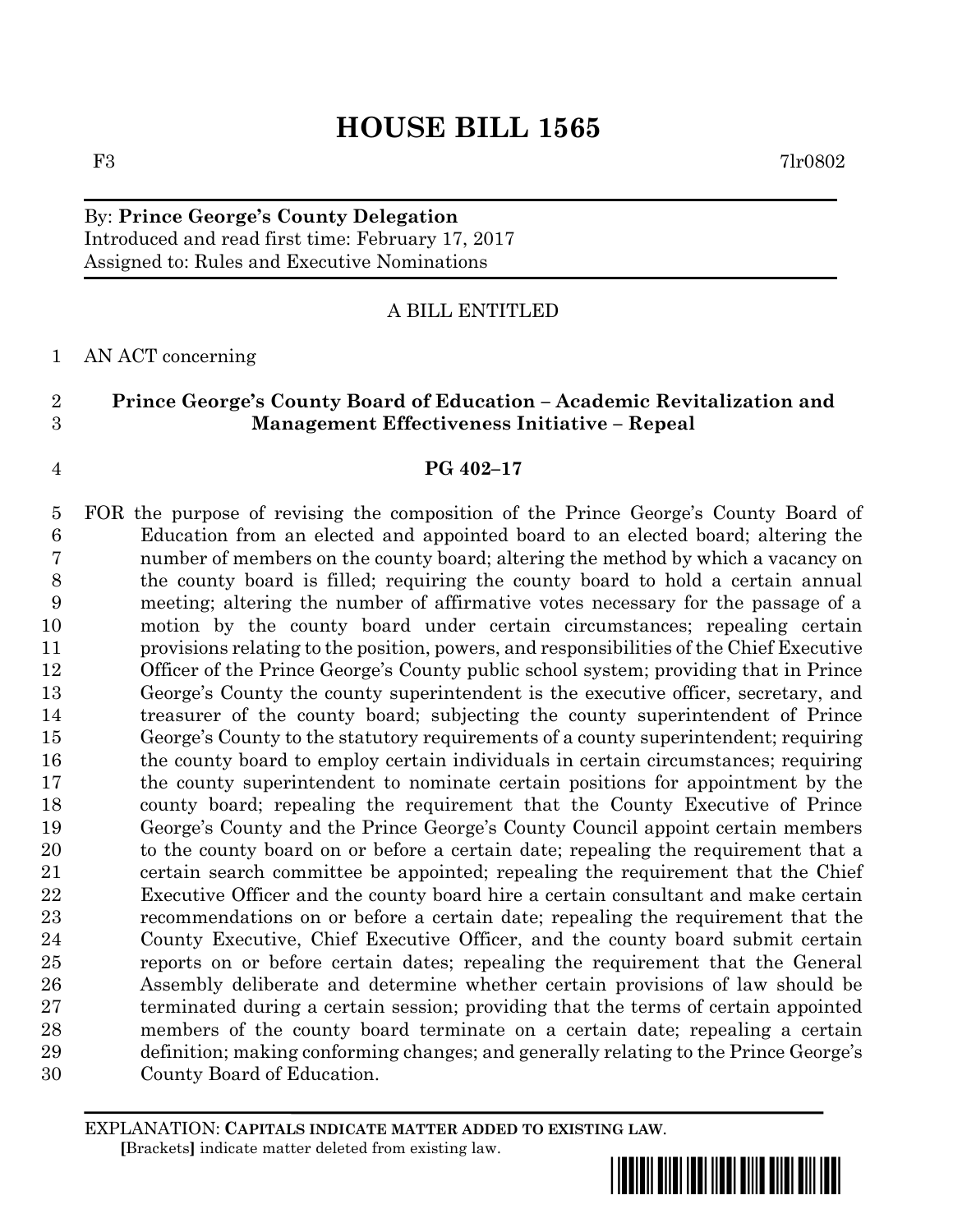- BY repealing and reenacting, with amendments,
- Article Education
- Section 3–105, 3–114, 3–1002 through 3–1004, 4–101, 4–102, 4–120, 4–201, 4–202,
- 4 4–204, 4–206, and  $6-201(a)$  and (b)
- Annotated Code of Maryland
- (2014 Replacement Volume and 2016 Supplement)

BY repealing

- Article Education
- Section 4–201.1; and 4–401 through 4–403 and the subtitle "Subtitle 4. Prince George's County"
- Annotated Code of Maryland
- (2014 Replacement Volume and 2016 Supplement)
- BY repealing
- Chapter 147 of the Acts of the General Assembly of 2013
- Section 2 through 4

 SECTION 1. BE IT ENACTED BY THE GENERAL ASSEMBLY OF MARYLAND, That the Laws of Maryland read as follows:

# **Article – Education**

3–105.

 (a) Subsections (b), (c), and (d) of this section do not apply to a county if the number of members of the county board is regulated by other provisions of this title.

 (b) If a county school system has an enrollment of less than 50,000 students, the county board shall have five members, except that:

 (1) The Worcester County Board shall have the number of members provided in subsection (e) of this section;

 (2) Any county board that had more than five members on July 1, 1969, shall retain that number of members; and

 (3) The Wicomico County Board shall have the number of members provided in subsection (f) of this section.

 (c) If a county school system has an enrollment of 50,000 students or more but less than 100,000 students, the county board shall have seven members.

 (d) If a county school system has an enrollment of 100,000 students or more, the county board shall have nine members except as provided in § 3–901 of this title for Montgomery County **[**and § 3–1002 of this title for Prince George's County**]**.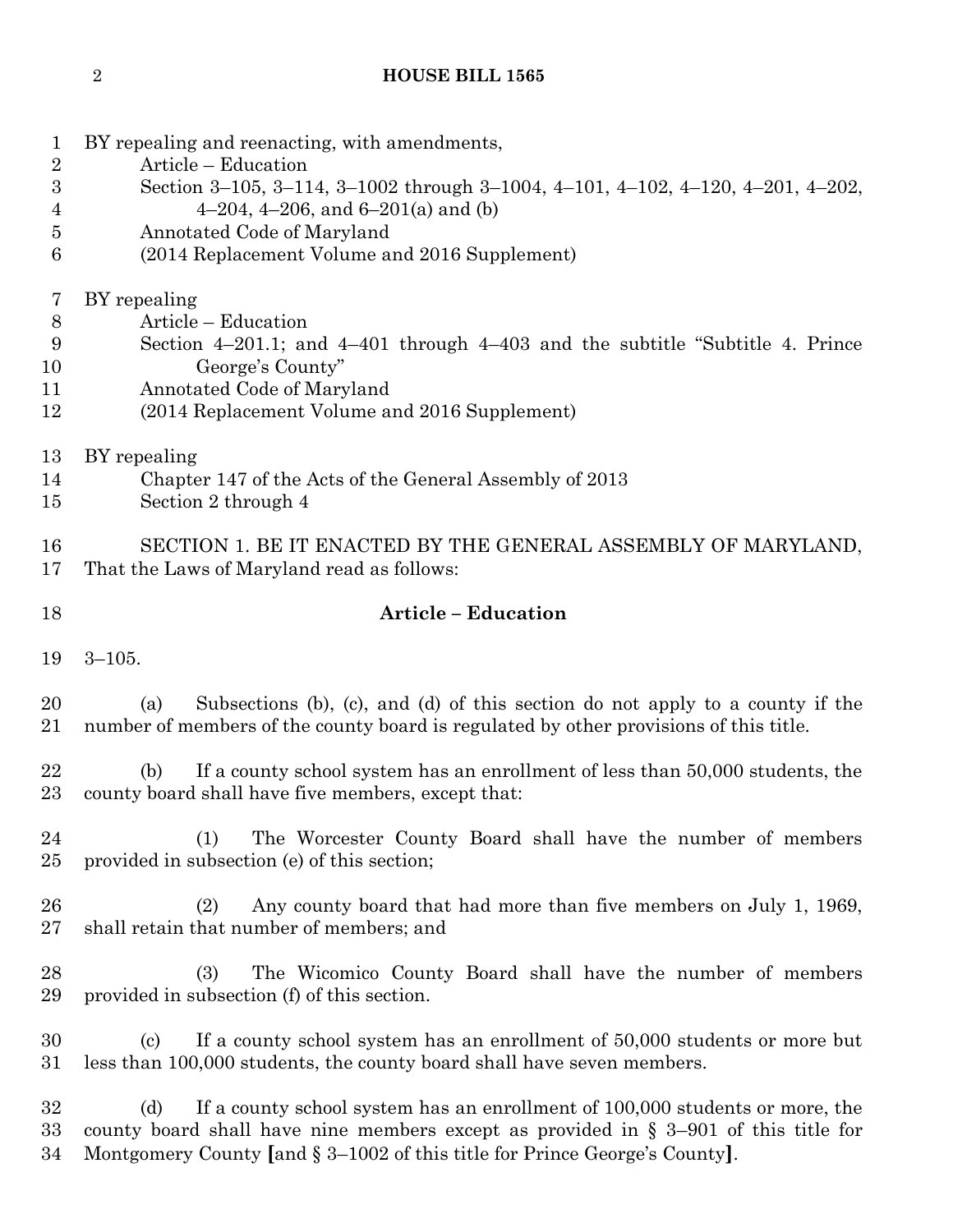| $\mathbf 1$<br>$\overline{2}$ | (e)        |             | The Worcester County Board consists of seven voting members and one<br>nonvoting student member from each public high school in the county. |
|-------------------------------|------------|-------------|---------------------------------------------------------------------------------------------------------------------------------------------|
| $\boldsymbol{3}$              | (f)        | (1)         | The Wicomico County Board consists of seven members.                                                                                        |
| 4                             |            | (2)         | The term of a member is 5 years.                                                                                                            |
| $\overline{5}$                | $3 - 114.$ |             |                                                                                                                                             |
| $6\phantom{.}6$               | (a)        |             | In the following counties, the members of the county board shall be elected:                                                                |
| 7                             |            | (1)         | Allegany;                                                                                                                                   |
| 8                             |            | (2)         | Calvert;                                                                                                                                    |
| 9                             |            | (3)         | Carroll;                                                                                                                                    |
| 10                            |            | (4)         | Cecil;                                                                                                                                      |
| 11                            |            | (5)         | Charles;                                                                                                                                    |
| 12                            |            | (6)         | Dorchester;                                                                                                                                 |
| 13                            |            | (7)         | Frederick;                                                                                                                                  |
| 14                            |            | (8)         | Garrett;                                                                                                                                    |
| 15                            |            | (9)         | Howard;                                                                                                                                     |
| 16                            |            | (10)        | Kent;                                                                                                                                       |
| 17                            |            | (11)        | Montgomery;                                                                                                                                 |
| 18                            |            |             | (12) PRINCE GEORGE'S;                                                                                                                       |
| 19                            |            |             | [(12)] (13)<br>Queen Anne's;                                                                                                                |
| 20                            |            |             | $(13)$ $(14)$ St. Mary's;                                                                                                                   |
| 21                            |            | [(14)] (15) | Somerset;                                                                                                                                   |
| 22                            |            | [(15)] (16) | Talbot;                                                                                                                                     |
| 23                            |            |             | $(16)$ $(17)$ Washington; and                                                                                                               |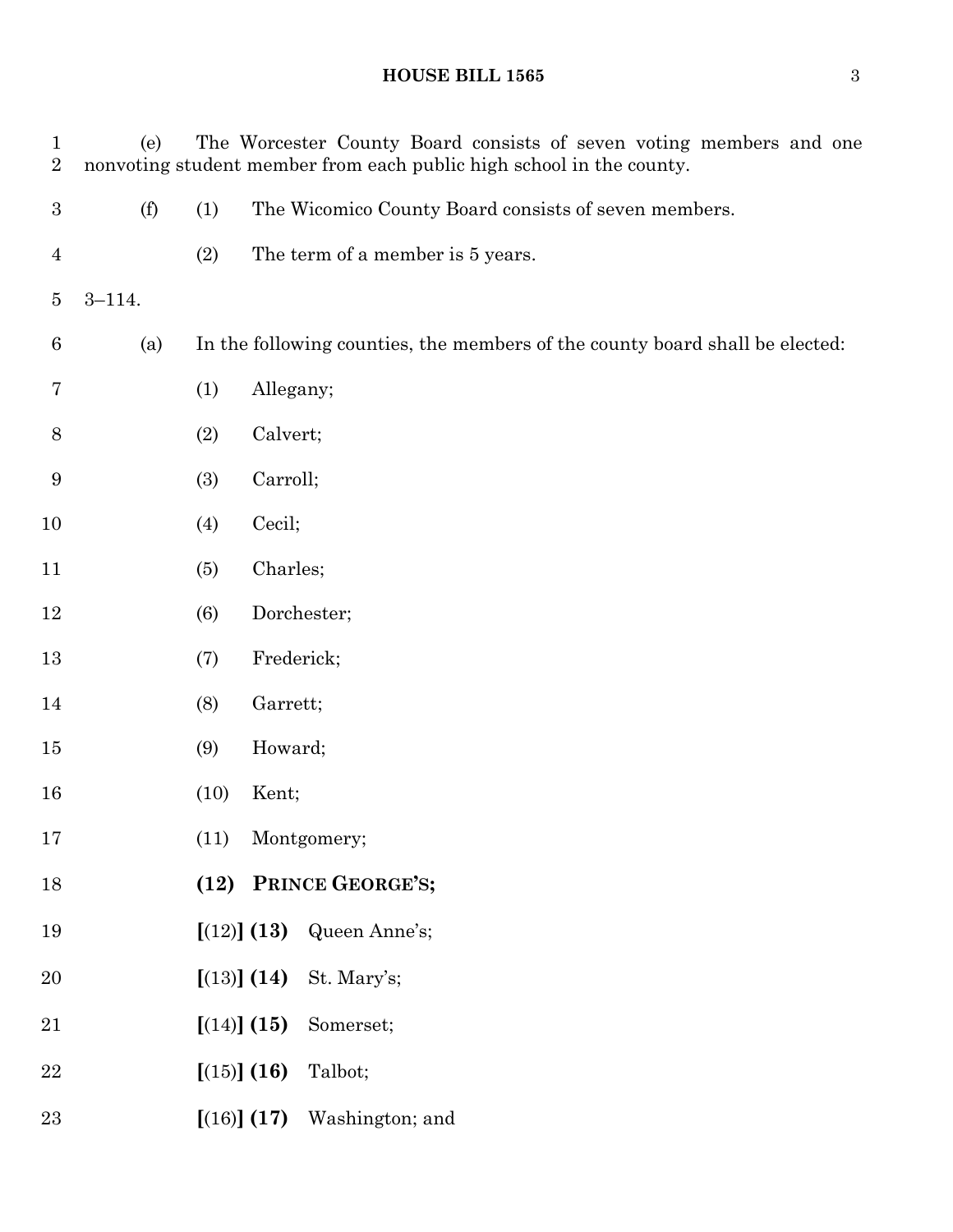**[**(17)**] (18)** Worcester.

 (b) In Baltimore City, in accordance with § 3–108.1 of this subtitle, the members of the Baltimore City Board of School Commissioners shall be a combination of members who are elected and appointed.

 (c) In Baltimore County, in accordance with Subtitle 2A of this title, the members of the county board shall be a combination of members who are elected and appointed.

 (d) In Caroline County, in accordance with Subtitle 3A of this title, the members of the county board shall be a combination of members who are elected and appointed.

 (e) In Harford County, in accordance with Subtitle 6A of this title, the members of the county board shall be a combination of members who are elected and appointed.

 **[**(f) In Prince George's County, in accordance with Subtitle 10 of this title, the members of the county board shall be a combination of members who are elected and appointed.**]**

 **[**(g)**] (F)** An individual subject to the authority of the county board may not serve as a member of the county board. At the time of filing a certificate of candidacy for election to a county board, a person shall certify to the local board of supervisors of elections whether or not the person is subject to the authority of the county board. The Governor may not issue a commission of election to a person who has certified affirmatively and who is elected to a county board until the member–elect offers proof that the member–elect is no longer subject to the authority of the county board.

 **[**(h)**] (G)** The election of the county boards shall be held as provided in Subtitles 2 through 14 of this title and the Election Law Article.

- 3–1002.
- 

(a) **[**(1) In this subtitle the following words have the meanings indicated.

 (2) "Appointed member" means a member of the Prince George's County Board appointed under subsection (f) of this section.

 (3) "Elected**] IN THIS SUBTITLE, "ELECTED** member" means a member of the Prince George's County Board elected from one of the nine school board districts described in § 3–1001 of this subtitle.

(b) The Prince George's County Board consists of **[**14**] 10** members as follows:

 (1) Nine elected members, each of whom resides in a different school board district; **AND**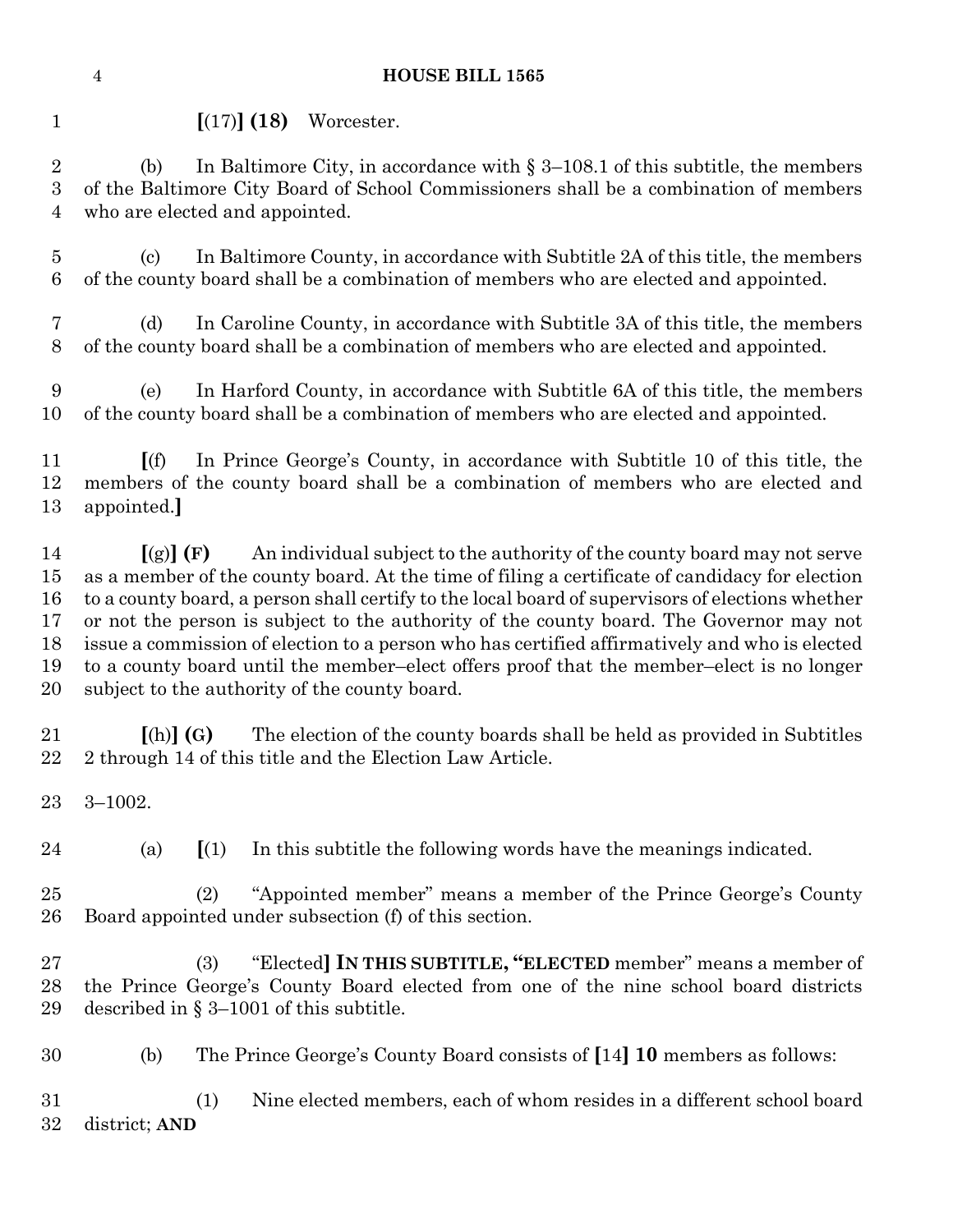| $\mathbf{1}$           |                     | $\left[\frac{2}{2}\right]$ |      | Four appointed members; and                                                                                                                                                                                                  |
|------------------------|---------------------|----------------------------|------|------------------------------------------------------------------------------------------------------------------------------------------------------------------------------------------------------------------------------|
| $\boldsymbol{2}$<br>3  | this section.       | [3] (2)                    |      | One student member selected under subsection $[(g)(2)]$ (F)(2) of                                                                                                                                                            |
| 4<br>5                 | (c)                 | (1)                        |      | One member of the county board shall be elected from each of the nine<br>school board districts described in $\S 3-1001$ of this subtitle.                                                                                   |
| 6<br>7<br>8            | seeks to represent. | (2)                        |      | From the time of filing as a candidate for election, each candidate shall<br>be a registered voter of the county and a resident of the school board district the candidate                                                   |
| 9                      |                     | (3)                        |      | An elected county board member shall forfeit the office if the member:                                                                                                                                                       |
| 10<br>11<br>12         | district; or        |                            | (i)  | Fails to reside in the school board district from which the<br>member was elected, unless this change is caused by a change in the boundaries of the                                                                         |
| 13                     |                     |                            | (ii) | Fails to be a registered voter of the county.                                                                                                                                                                                |
| 14<br>15               |                     | (4)                        |      | A county board member may not hold another office of profit in county<br>government during the member's term.                                                                                                                |
| 16<br>17               |                     | (5)                        |      | Each elected member of the county board shall be nominated by the<br>registered voters of the member's school board district.                                                                                                |
| 18                     | (d)                 |                            |      | The elected members of the county board shall be elected:                                                                                                                                                                    |
| 19<br>20               | this section; and   | (1)                        |      | At the general election every 4 years as required by subsection (g) of                                                                                                                                                       |
| 21                     |                     | (2)                        |      | By the voters of the school board district that each member represents.                                                                                                                                                      |
| 22<br>$\rm 23$<br>24   | (e)                 | (1)                        |      | If a candidate for the county board dies or withdraws the candidacy<br>during the period beginning with the date of the primary and ending 70 days before the<br>date of the general election, the Board of Elections shall: |
| $25\,$<br>26<br>$27\,$ |                     |                            | (i)  | Replace the name of the deceased or withdrawn candidate on the<br>ballot for the general election with the name of the candidate who received the next highest<br>number of votes in the primary election; or                |
| 28<br>29               |                     |                            | (ii) | If a contested primary was not held, reopen the filing process to<br>allow other persons to file as candidates.                                                                                                              |
| 30<br>$31\,$           |                     | (2)                        | (i)  | Except as otherwise provided in subparagraph (ii) of this<br>paragraph, the Board of Elections shall add to the ballot for the general election the name                                                                     |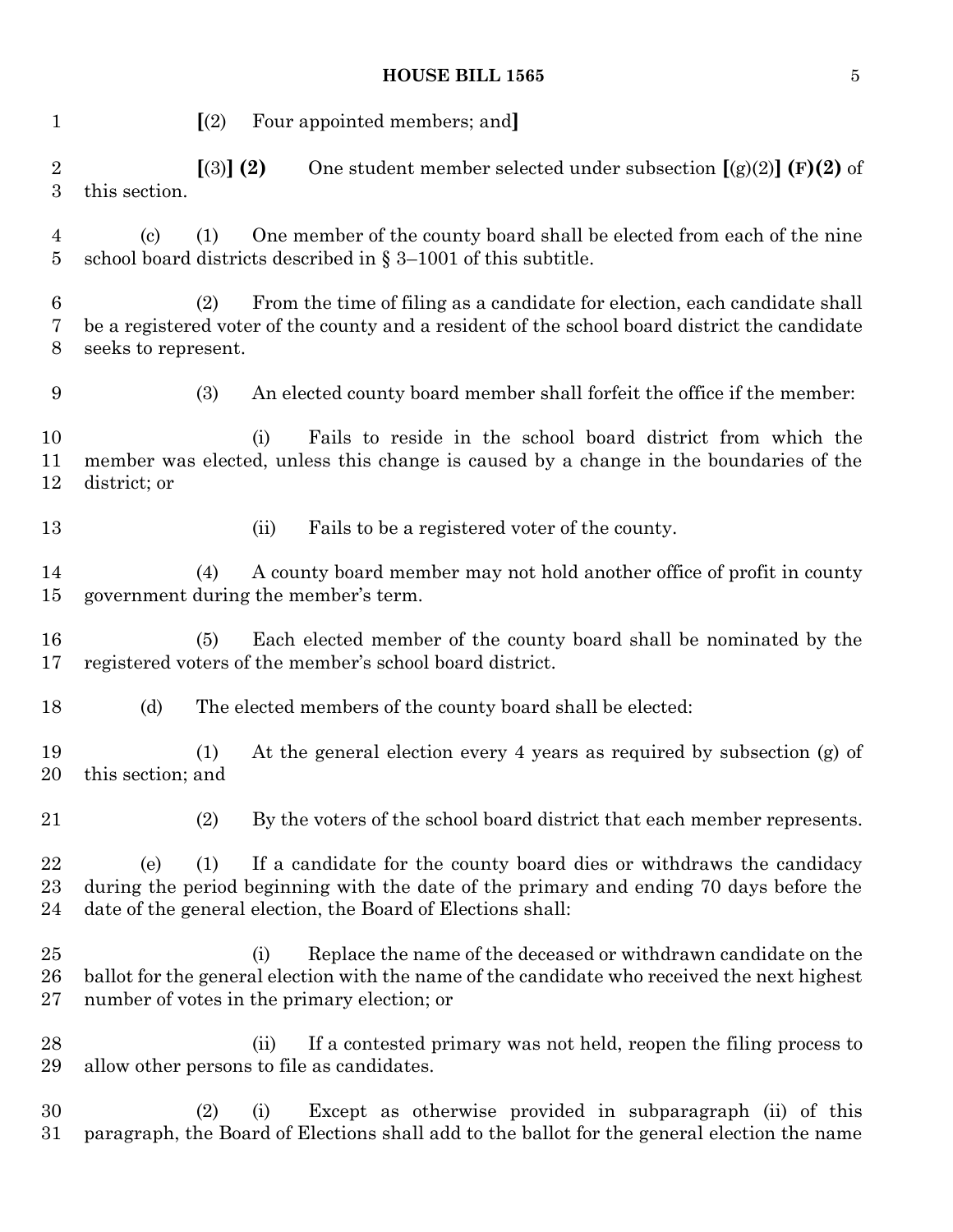| 1<br>$\overline{2}$                    | subsection.                                                                                                                                                                                                                                                                                                                                                                                                                                                                                                                                                                     |      | of any person who files as a candidate in accordance with paragraph $(1)(ii)$ of this                                                                      |  |
|----------------------------------------|---------------------------------------------------------------------------------------------------------------------------------------------------------------------------------------------------------------------------------------------------------------------------------------------------------------------------------------------------------------------------------------------------------------------------------------------------------------------------------------------------------------------------------------------------------------------------------|------|------------------------------------------------------------------------------------------------------------------------------------------------------------|--|
| $\boldsymbol{3}$<br>$\overline{4}$     |                                                                                                                                                                                                                                                                                                                                                                                                                                                                                                                                                                                 | (ii) | The Board of Elections may not add additional candidates to the<br>ballot for the general election within 70 days before the date of the election.         |  |
| $\overline{5}$<br>$6\phantom{.}6$      | (f)<br>(1)<br>follows:                                                                                                                                                                                                                                                                                                                                                                                                                                                                                                                                                          |      | The appointed members of the county board shall be appointed as                                                                                            |  |
| 7<br>$8\,$                             | (i)<br>Prince George's County as follows:                                                                                                                                                                                                                                                                                                                                                                                                                                                                                                                                       |      | Three members shall be appointed by the County Executive of                                                                                                |  |
| 9<br>10                                | expertise concerning education;                                                                                                                                                                                                                                                                                                                                                                                                                                                                                                                                                 |      | One member shall possess a high level of knowledge and<br>1.                                                                                               |  |
| 11<br>12                               | finance, or higher education experience; and                                                                                                                                                                                                                                                                                                                                                                                                                                                                                                                                    |      | One member shall possess a high level of business,<br>2.                                                                                                   |  |
| 13<br>14<br>15                         | governmental entity; and                                                                                                                                                                                                                                                                                                                                                                                                                                                                                                                                                        |      | 3.<br>One member shall possess a high level of knowledge and<br>expertise concerning the successful administration of a large business, nonprofit, or      |  |
| 16<br>17<br>18                         | of the date of the appointment of the member.                                                                                                                                                                                                                                                                                                                                                                                                                                                                                                                                   | (ii) | The Prince George's County Council shall appoint one member<br>who is a parent of a student enrolled in the Prince George's County public school system as |  |
| 19<br>20                               | (2)<br>Prince George's County.                                                                                                                                                                                                                                                                                                                                                                                                                                                                                                                                                  |      | Each appointed member of the county board shall be a resident of                                                                                           |  |
| 21<br>22<br>23                         | (1)<br>$\left[\text{(g)}\right]$ (F)<br>office.                                                                                                                                                                                                                                                                                                                                                                                                                                                                                                                                 |      | The student member shall be an eleventh or twelfth grade<br>student in the Prince George's County public school system during the student's term in        |  |
| 24<br>25<br>26<br>27<br>28<br>29<br>30 | (2)<br>An eligible student shall file a nomination form at least 2 weeks before<br>a special election meeting of the Prince George's Regional Association of Student<br>Governments. Nomination forms shall be made available in the administrative offices of all<br>public senior high schools in the county, the office of student concerns, and the office of the<br>president of the regional association. The delegates to the regional association annually<br>shall elect the student member to the board at a special election meeting to be held each<br>school year. |      |                                                                                                                                                            |  |
| 31<br>32                               | (3)<br>those relating to:                                                                                                                                                                                                                                                                                                                                                                                                                                                                                                                                                       |      | The student member may vote on all matters before the board except                                                                                         |  |
| 33                                     | (i)                                                                                                                                                                                                                                                                                                                                                                                                                                                                                                                                                                             |      | Capital and operating budgets;                                                                                                                             |  |
| 34                                     |                                                                                                                                                                                                                                                                                                                                                                                                                                                                                                                                                                                 | (ii) | School closings, reopenings, and boundaries;                                                                                                               |  |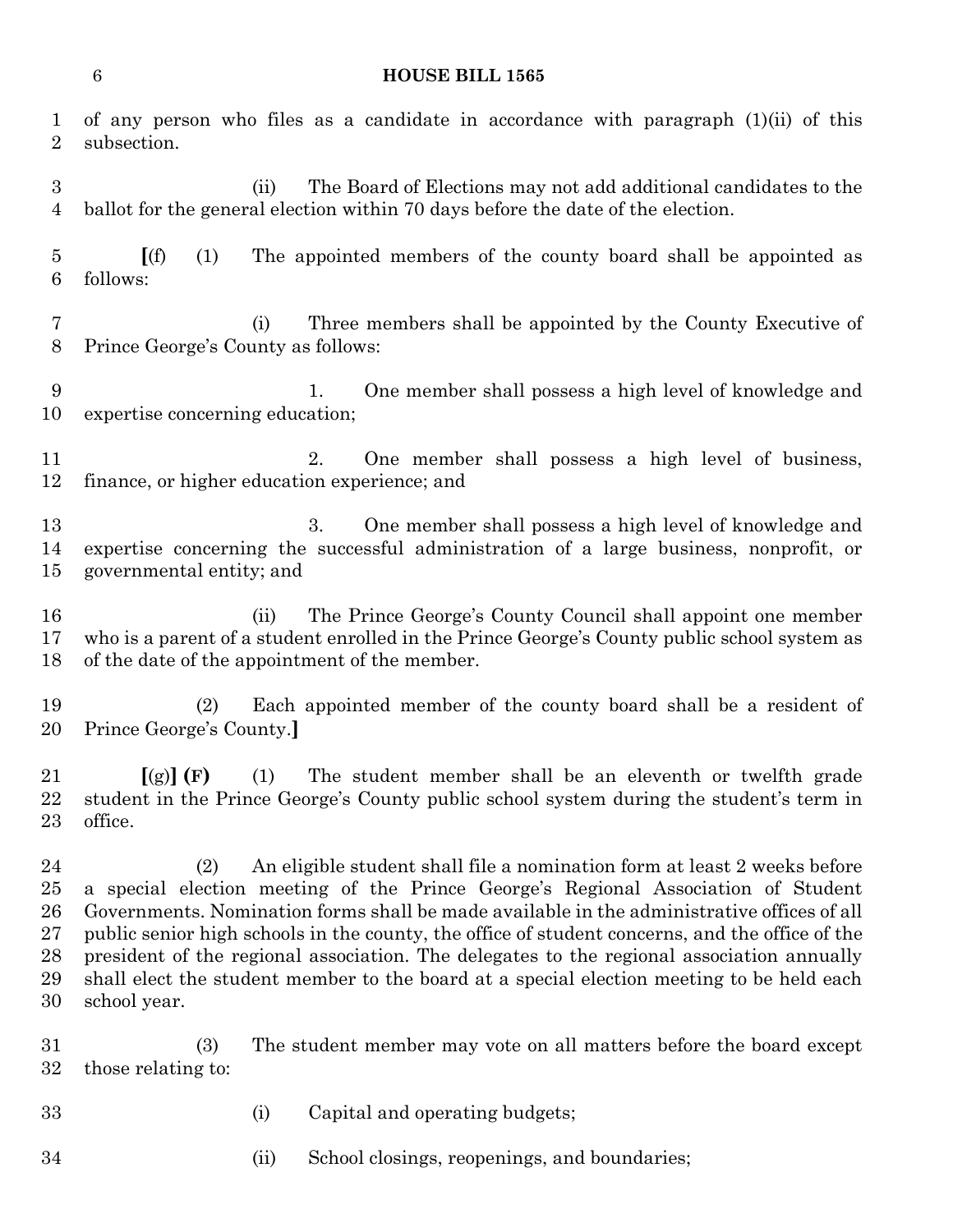1 (iii) Collective bargaining decisions; 2 (iv) Student disciplinary matters; (v) Teacher and administrator disciplinary matters as provided under § 6–202(a) of this article; and (vi) Other personnel matters. (4) On an affirmative vote of a majority of the elected **[**and appointed**]** members of the county board, the board may determine if a matter before the board relates to a subject that the student member may not vote on under paragraph (3) of this subsection. (5) Unless invited to attend by an affirmative vote of a majority of the elected **[**and appointed**]** members of the county board, the student member may not attend an executive session that relates to hearings on appeals of special education placements, hearings held under § 6–202(a) of this article, or collective bargaining. (6) The Prince George's Regional Association of Student Governments may establish procedures for the election of the student member of the county board. (7) The election procedures established by the Prince George's Regional Association of Student Governments are subject to the approval of the elected **[**and appointed**]** members of the county board. **[**(h)**] (G)** (1) Except as provided in paragraph (2) of this subsection, an elected member serves for a term of 4 years beginning on the first Monday in December after the member's election and until the member's successor is elected and qualifies. (2) The terms of the elected members are staggered as follows: (i) The five elected members who received the lowest percentage of votes, as determined by the final vote count of the 2010 General Election as certified by the Board of Elections, shall serve for a term of 2 years; and 26 (ii) The other four members elected in the 2010 General Election shall serve for a term of 4 years. **[**(3) Except as provided in paragraph (4) of this subsection, an appointed member: (i) Serves for a term of 4 years beginning on the date of appointment;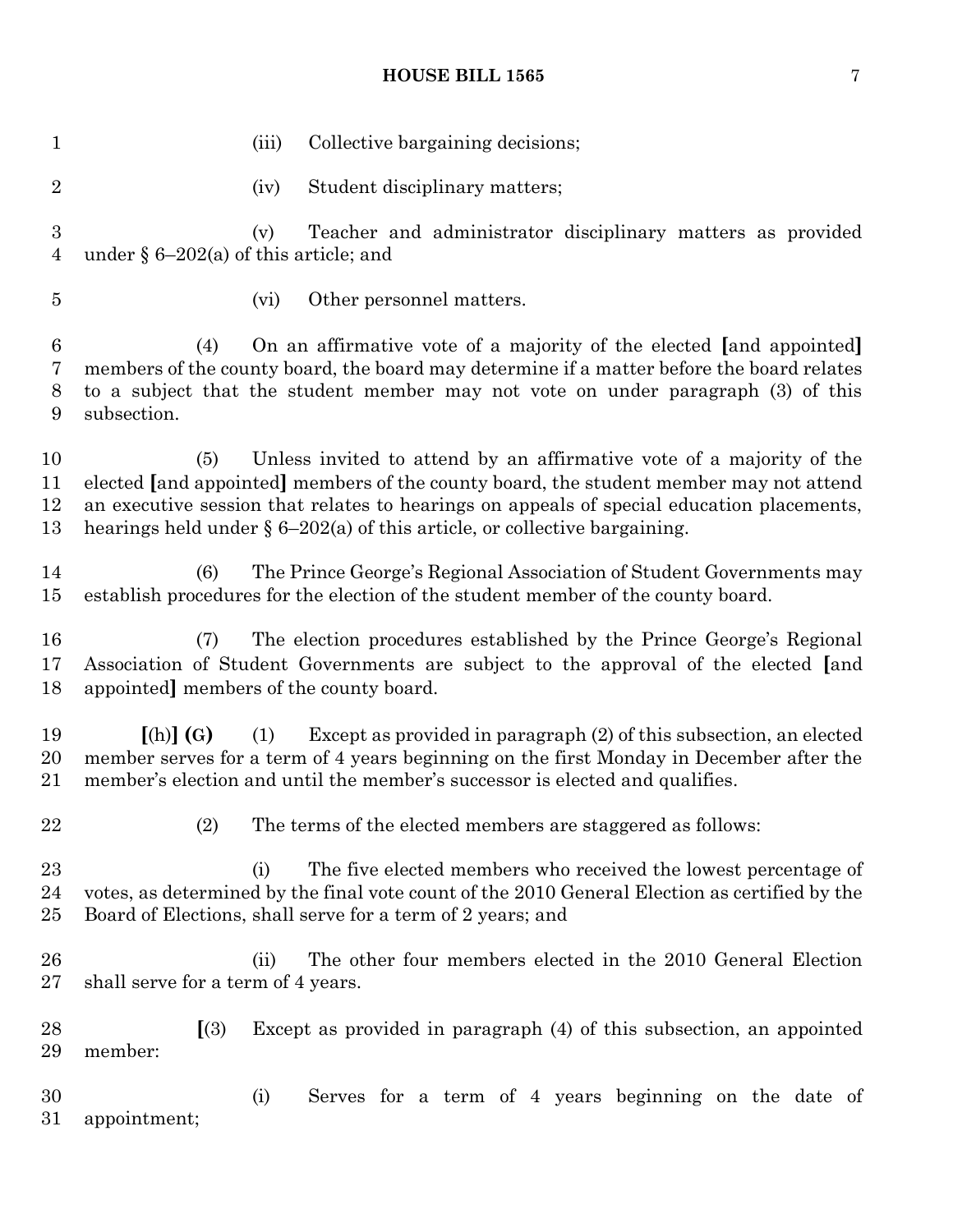|                                | $8\,$                              |       | <b>HOUSE BILL 1565</b>                                                                                                                                                                                                                                                                                                                                                                      |
|--------------------------------|------------------------------------|-------|---------------------------------------------------------------------------------------------------------------------------------------------------------------------------------------------------------------------------------------------------------------------------------------------------------------------------------------------------------------------------------------------|
| $\mathbf{1}$                   |                                    | (ii)  | May be reappointed; and                                                                                                                                                                                                                                                                                                                                                                     |
| $\overline{2}$                 |                                    | (iii) | Serves until a successor is appointed and qualifies.                                                                                                                                                                                                                                                                                                                                        |
| 3                              | (4)                                |       | The terms of the appointed members are staggered as follows:                                                                                                                                                                                                                                                                                                                                |
| 4<br>5                         |                                    | (i)   | The members appointed under subsection $(f)(1)(i)1$ and 2 of this<br>section on or before June 1, 2013, shall serve for an initial term of 4 years; and                                                                                                                                                                                                                                     |
| $6\phantom{.}6$<br>7           |                                    | (ii)  | The member appointed under subsection $(f)(1)(i)$ and $(ii)$ of this<br>section on or before June 1, 2013, shall serve for an initial term of 2 years.]                                                                                                                                                                                                                                     |
| 8<br>9                         | [(5)] (3)<br>end of a school year. |       | The student member serves for a term of 1 year beginning at the                                                                                                                                                                                                                                                                                                                             |
| 10<br>11<br>12<br>13           | (4)<br>AT A SPECIAL ELECTION.      | (I)   | 1.<br>A SEAT ON THE COUNTY BOARD HELD BY AN ELECTED<br>MEMBER THAT BECOMES VACANT MORE THAN 180 DAYS BEFORE THE END OF THAT<br>MEMBER'S TERM OF OFFICE SHALL BE FILLED FOR THE REMAINDER OF THE TERM                                                                                                                                                                                        |
| 14<br>$15\,$<br>16<br>17       | ELECTED AND QUALIFIES.             |       | 2.<br>A SEAT ON THE COUNTY BOARD HELD BY AN ELECTED<br>MEMBER THAT BECOMES VACANT 180 DAYS OR LESS BEFORE THE END OF THAT<br>MEMBER'S TERM OF OFFICE SHALL REMAIN VACANT UNTIL A SUCCESSOR IS                                                                                                                                                                                               |
| 18<br>19<br>20<br>21<br>$22\,$ |                                    | (II)  | <b>NO</b><br><b>LATER</b><br>1.<br>A.<br><b>THAN</b><br><b>THE</b><br>7<br><b>DAYS</b><br><b>AFTER</b><br>OCCURRENCE OF A VACANCY ON THE COUNTY BOARD THAT MUST BE FILLED AT A<br>SPECIAL ELECTION, THE COUNTY COUNCIL SHALL ADOPT A RESOLUTION<br>DIRECTING THAT A SPECIAL PRIMARY ELECTION AND SPECIAL GENERAL ELECTION<br>BE HELD IN THE SCHOOL BOARD DISTRICT WHERE THE VACANCY OCCURS. |
| 23<br>24                       |                                    |       | B. THE COUNTY COUNCIL SHALL CONSULT WITH THE<br><b>BOARD OF ELECTIONS BEFORE ADOPTING THE RESOLUTION.</b>                                                                                                                                                                                                                                                                                   |
| 25<br>26                       |                                    |       | SUBJECT TO SUBPARAGRAPH (III) OF<br>2.<br><b>THIS</b><br>PARAGRAPH, THE COUNTY COUNCIL RESOLUTION SHALL SPECIFY:                                                                                                                                                                                                                                                                            |
| $27\,$<br>28                   |                                    |       | THE DATE BY WHICH A CERTIFICATE OF CANDIDACY<br>A.<br>MUST BE FILED WITH THE BOARD OF ELECTIONS;                                                                                                                                                                                                                                                                                            |
| 29                             |                                    |       | <b>B.</b><br>THE DATE OF THE SPECIAL PRIMARY ELECTION; AND                                                                                                                                                                                                                                                                                                                                  |
| 30                             |                                    |       | $\mathbf{C}$ .<br>THE DATE OF THE SPECIAL GENERAL ELECTION.                                                                                                                                                                                                                                                                                                                                 |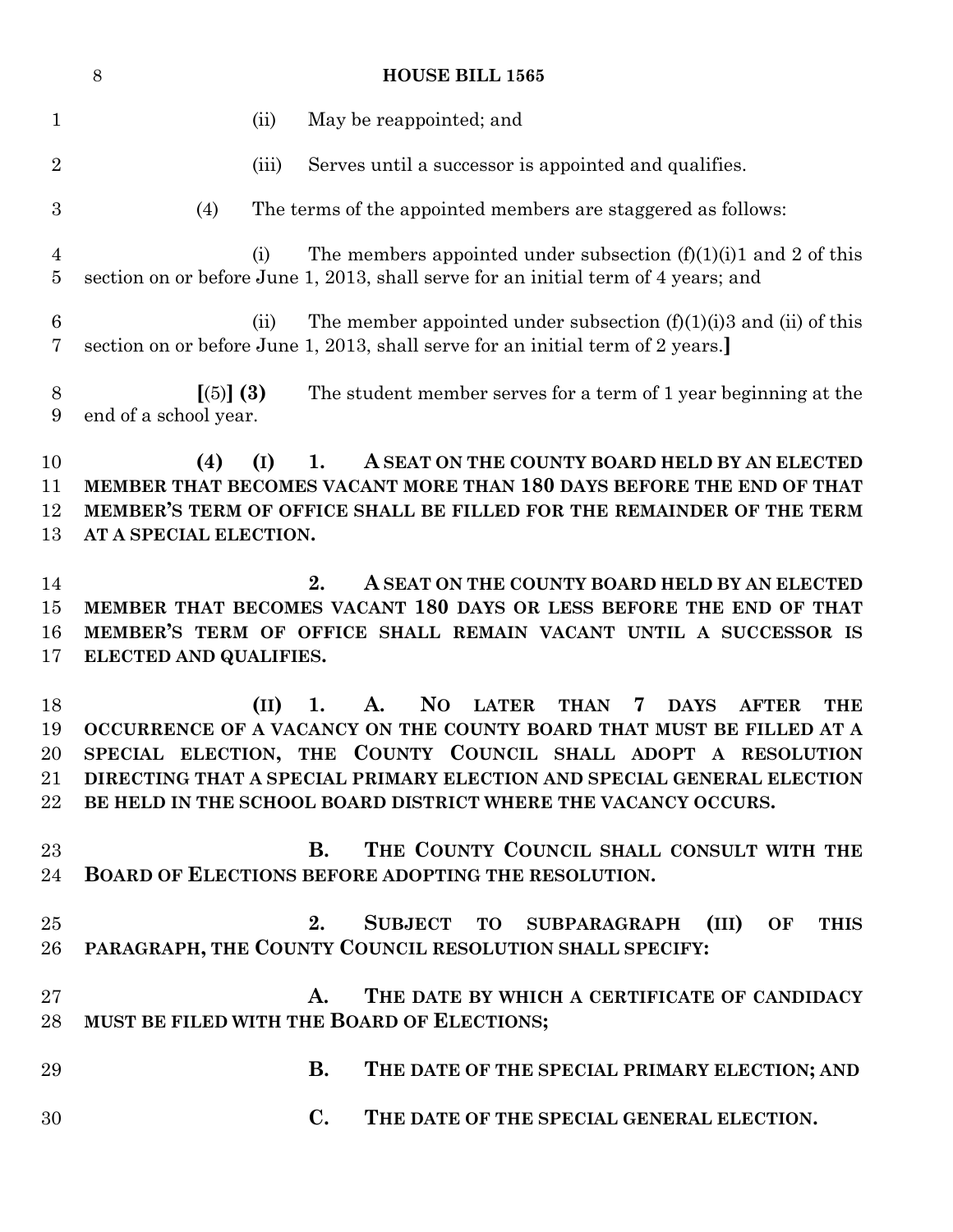**3. NO LATER THAN 7 DAYS AFTER THE ADOPTION OF THE COUNTY COUNCIL RESOLUTION, THE BOARD OF ELECTIONS SHALL PUBLISH THE INFORMATION CONTAINED IN THE RESOLUTION ONCE IN AT LEAST ONE NEWSPAPER OF GENERAL CIRCULATION. (III) 1. A CANDIDATE SHALL FILE A CERTIFICATE OF CANDIDACY WITH THE BOARD OF ELECTIONS NO LATER THAN 28 DAYS BEFORE A SPECIAL PRIMARY ELECTION IN ORDER TO APPEAR ON THE BALLOT. 2. THE FOLLOWING PROVISIONS ARE SUBJECT TO SUBSUBPARAGRAPH 3 OF THIS SUBPARAGRAPH: A. A SPECIAL PRIMARY ELECTION SHALL BE HELD ON A TUESDAY AT LEAST 45 DAYS BUT NO LATER THAN 60 DAYS AFTER THE OCCURRENCE OF A VACANCY. B. A SPECIAL GENERAL ELECTION SHALL BE HELD ON A TUESDAY AT LEAST 60 DAYS BUT NO LATER THAN 90 DAYS AFTER THE OCCURRENCE OF A VACANCY. 3. A SPECIAL ELECTION MAY NOT BE HELD LESS THAN 30 DAYS BEFORE A REGULARLY SCHEDULED ELECTION. 4. ON THE DAY OF A SPECIAL ELECTION, POLLING PLACES SHALL BE OPEN FROM 7 A.M. TO 8 P.M. (IV) 1. NO LATER THAN 10 DAYS BEFORE A SPECIAL PRIMARY ELECTION AND SPECIAL GENERAL ELECTION, THE BOARD OF ELECTIONS SHALL MAIL A SPECIMEN BALLOT TO THE HOUSEHOLD OF EACH REGISTERED VOTER IN THE SCHOOL BOARD DISTRICT WHERE THE VACANCY OCCURS. 2. THE SPECIMEN BALLOT SHALL INCLUDE THE NAMES OF THE CANDIDATES IN THE ORDER AND FORM IN WHICH THEY ARE TO APPEAR ON THE BALLOT, TOGETHER WITH A STATEMENT, NOT TO EXCEED 500 WORDS, PROVIDED BY EACH CANDIDATE. (V) 1. PRINCE GEORGE'S COUNTY SHALL FUND A SPECIAL ELECTION HELD UNDER THIS PARAGRAPH. 2. THE BOARD OF ELECTIONS SHALL SUBMIT A REQUEST FOR A SUPPLEMENTAL BUDGET APPROPRIATION TO THE DIRECTOR OF THE OFFICE OF MANAGEMENT AND BUDGET TO COVER THE COST OF A SPECIAL ELECTION NO LATER THAN 60 DAYS AFTER THE ELECTION.**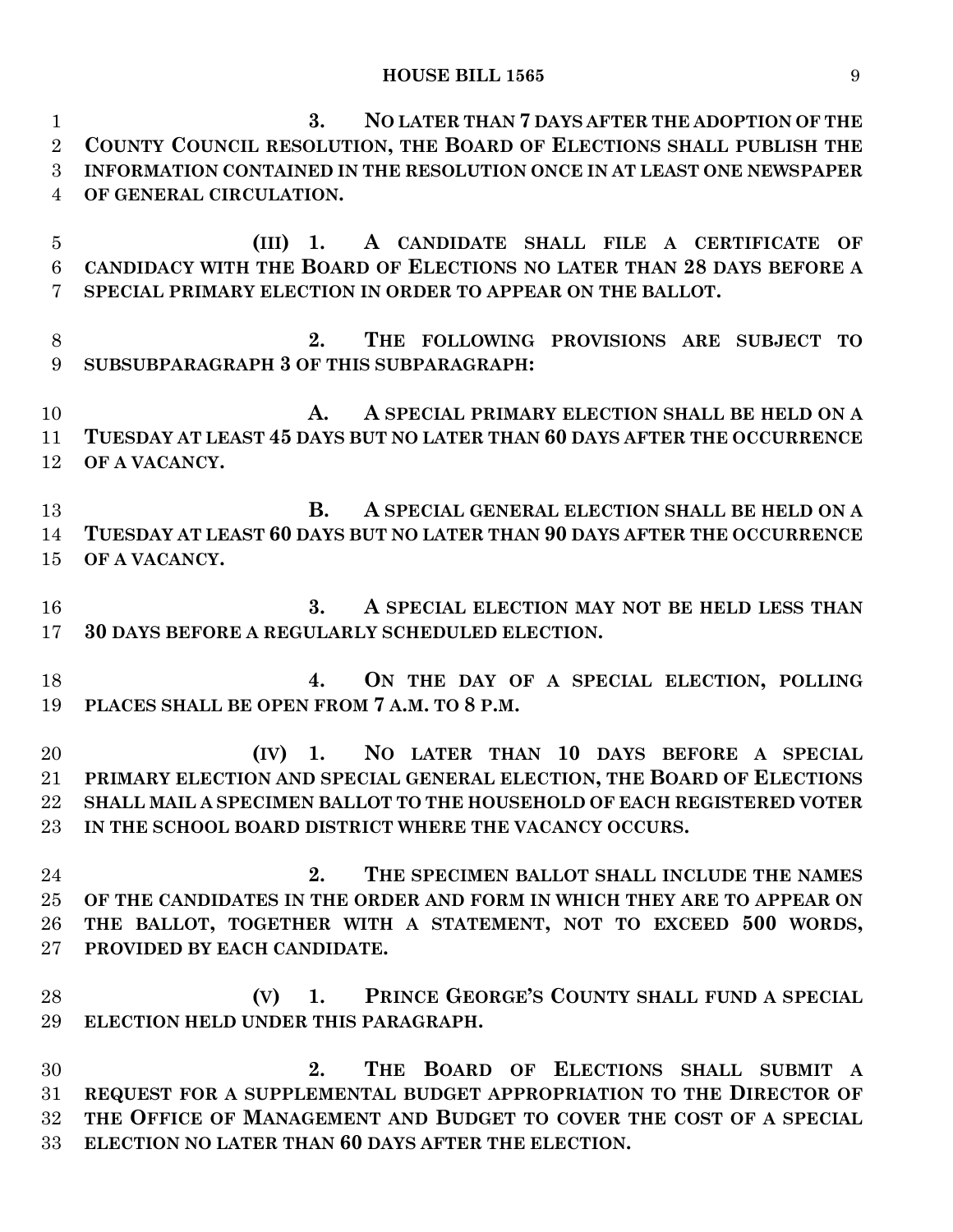**(VI) A SPECIAL ELECTION UNDER THIS PARAGRAPH SHALL BE GOVERNED BY TITLE 8, SUBTITLE 8 OF THE ELECTION LAW ARTICLE AND ALL OTHER RELEVANT PROVISIONS OF LAW RELATING TO THE CONDUCT OF ELECTIONS EXCEPT AS OTHERWISE PROVIDED IN THIS SUBTITLE OR WHERE SUCH CONSTRUCTION WOULD BE UNREASONABLE.**

- **[**(6) (i) Subject to subparagraph (ii) of this paragraph, if a seat held by an elected member of the county board becomes vacant, the County Executive shall:
- 1. Appoint a qualified individual to fill the seat for the remainder of the term; and
- 2. Transmit the name of the appointee to the clerk of the County Council.

 (ii) If the County Council does not disapprove an appointment under subparagraph (i) of this paragraph by a two–thirds vote of all members of the County Council within 45 days after the transmittal of the name of the appointee, the appointment shall be considered approved.**]**

- **[**(i)**] (H)** (1) With the approval of the Governor, the State Board may remove a member of the county board for any of the following reasons:
- 18 (i) Immorality;
- 19 (ii) Misconduct in office;
- (iii) Incompetency; or
- 21 (iv) Willful neglect of duty.

 (2) Before removing a member, the State Board shall send the member a copy of the charges pending and give the member an opportunity within 10 days to request a hearing.

- 
- (3) If the member requests a hearing within the 10–day period:

 (i) The State Board promptly shall hold a hearing, but a hearing may not be set within 10 days after the State Board sends the member a notice of the hearing; and

 (ii) The member shall have an opportunity to be heard publicly before the State Board in the member's own defense, in person or by counsel.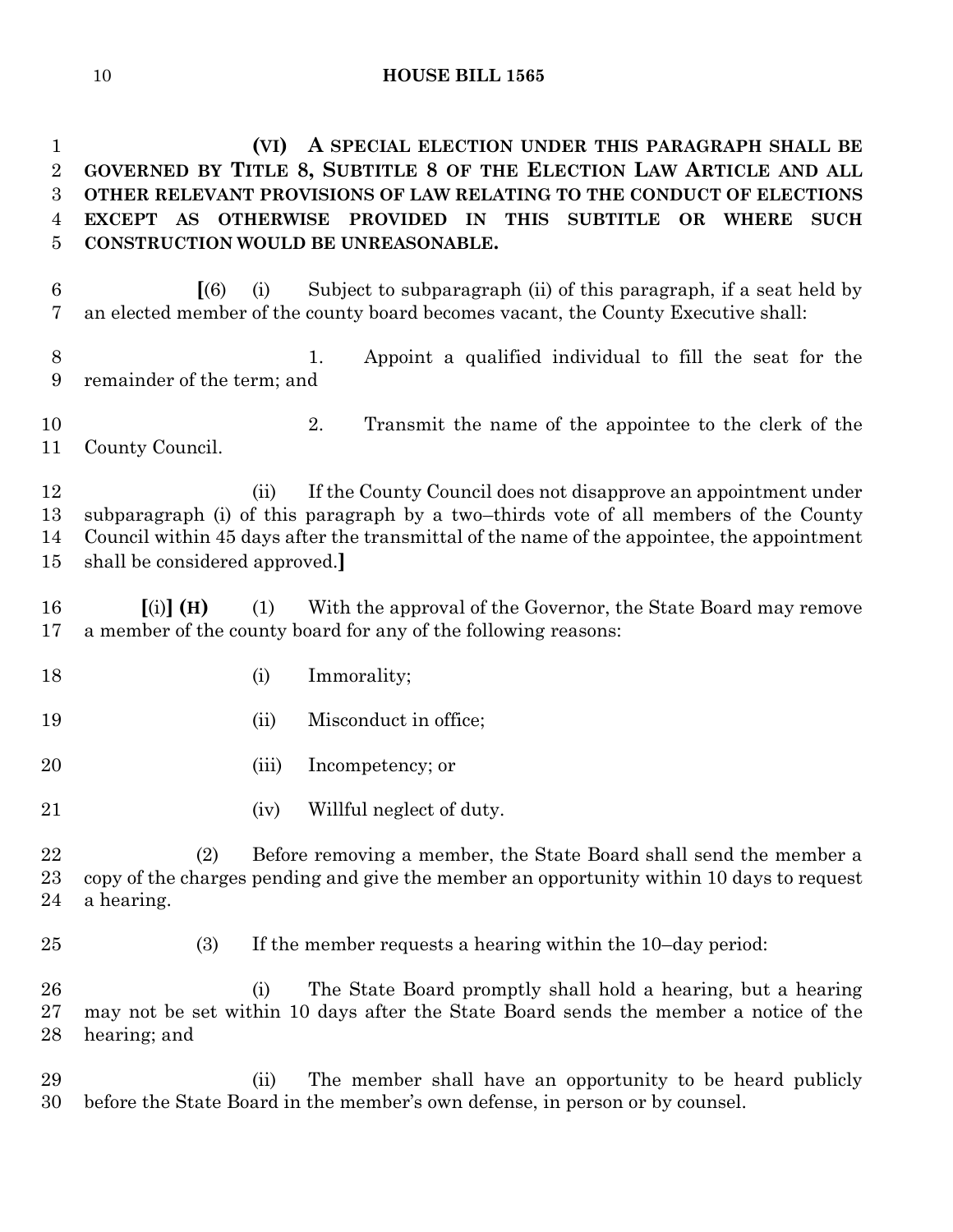(4) A member removed under this subsection has the right to judicial review of the removal by the Circuit Court for Prince George's County based on an administrative record and such additional evidence as would be authorized by § 10–222(f) and (g) of the State Government Article.

 **[**(j)**] (I)** While serving on the county board, a member may not be a candidate for a public office other than a position on the county board.

3–1003.

 (a) (1) From and after December 4, 2006, at the beginning of each member's full term, the chair of the county board is entitled to receive \$19,000 annually as compensation and the other elected **[**and appointed**]** members are each entitled to receive \$18,000 annually as compensation.

 (2) Each elected **[**and appointed**]** member of the county board may be provided health insurance and other fringe benefits regularly provided to employees of the Board of Education under the same terms and conditions extended to other employees of the Board of Education.

 (b) (1) After submitting vouchers under the rules and regulations adopted by the county board, the chair and the other members, including the student member, are entitled to the allowances for travel and other expenses provided in the Prince George's County budget.

 (2) A member of the county board may not be reimbursed more than \$7,000 in travel and other expenses incurred in a single fiscal year.

- (c) The county board may not issue a credit card to a member of the county board.
- 3–1004.

 (a) **[**(1)**]** The **[**County Executive shall appoint**] COUNTY BOARD SHALL HOLD AN ANNUAL MEETING ON THE FIRST MONDAY IN DECEMBER TO ELECT** a chair and vice chair of the county board from among the members of the county board.

 **[**(2) The County Executive shall select the vice chair from among the elected members of the county board.

 (3) The term of the chair and vice chair appointed under this subsection shall be 2 years.**]**

 (b) **[**Subject to the provisions of § 4–403 of this article, the affirmative vote of the members of the county board for the passage of a motion by the county board shall be:**]**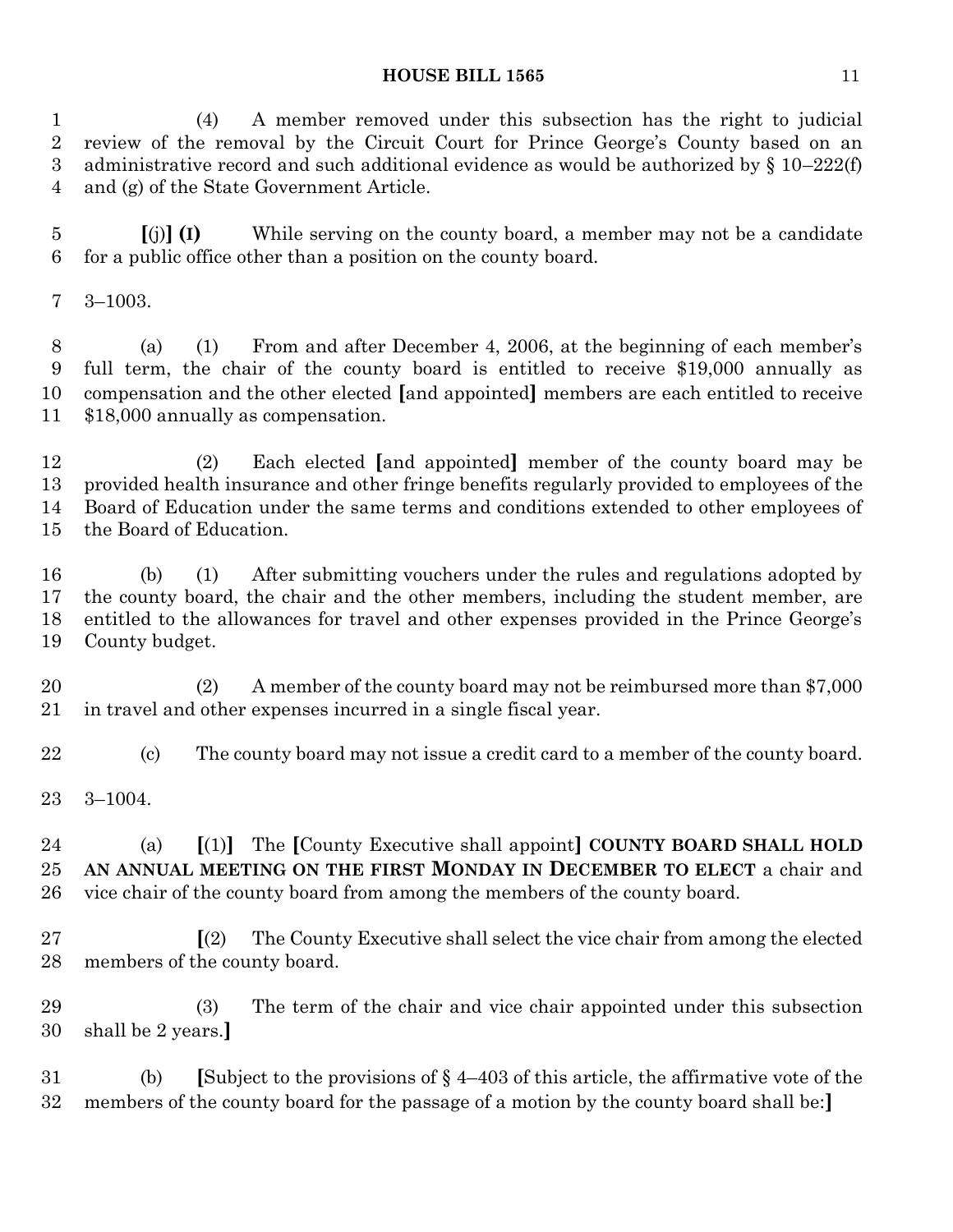(1) Except as otherwise provided in **[**item**] PARAGRAPH** (2) of this subsection**, THE AFFIRMATIVE VOTE OF THE MEMBERS OF THE COUNTY BOARD FOR THE PASSAGE OF A MOTION BY THE COUNTY BOARD SHALL BE**:

- 
- (i) **[**Eight**] SIX** members when the student member is voting; or
- 
- (ii) **[**Seven**] FIVE** members when the student member is not voting.

 (2) When there are two or more vacancies on the county board**, THE AFFIRMATIVE VOTE OF THE MEMBERS OF THE COUNTY BOARD FOR THE PASSAGE OF A MOTION BY THE BOARD SHALL BE**:

- 
- (i) **[**Seven**] FIVE** members when the student member is voting; or

(ii) **[**Six**] FOUR** members when the student member is not voting.

4–101.

 (a) **[**Subject to the provisions of Subtitle 4 of this title, educational**] EDUCATIONAL** matters that affect the counties shall be under the control of a county board of education in each county.

 (b) Each county board shall seek in every way to promote the interests of the schools under its jurisdiction.

4–102.

 (a) (1) Except in Baltimore City, the county superintendent is the executive officer, secretary, and treasurer of the county board.

 (2) (i) In Baltimore City, the Chief Executive Officer of the Baltimore City Board of School Commissioners is the executive officer, secretary, and treasurer of the Board of School Commissioners.

- 23 (ii) The Chief Executive Officer shall have the powers and duties imposed under this article.
- (iii) The Chief Executive Officer is not a public officer under the Constitution or the laws of the State.
- **[**(3) (i) In Prince George's County, the county superintendent is the Chief Executive Officer of the Prince George's County public school system.

 (ii) The Chief Executive Officer is the executive officer, secretary, and treasurer of the county board.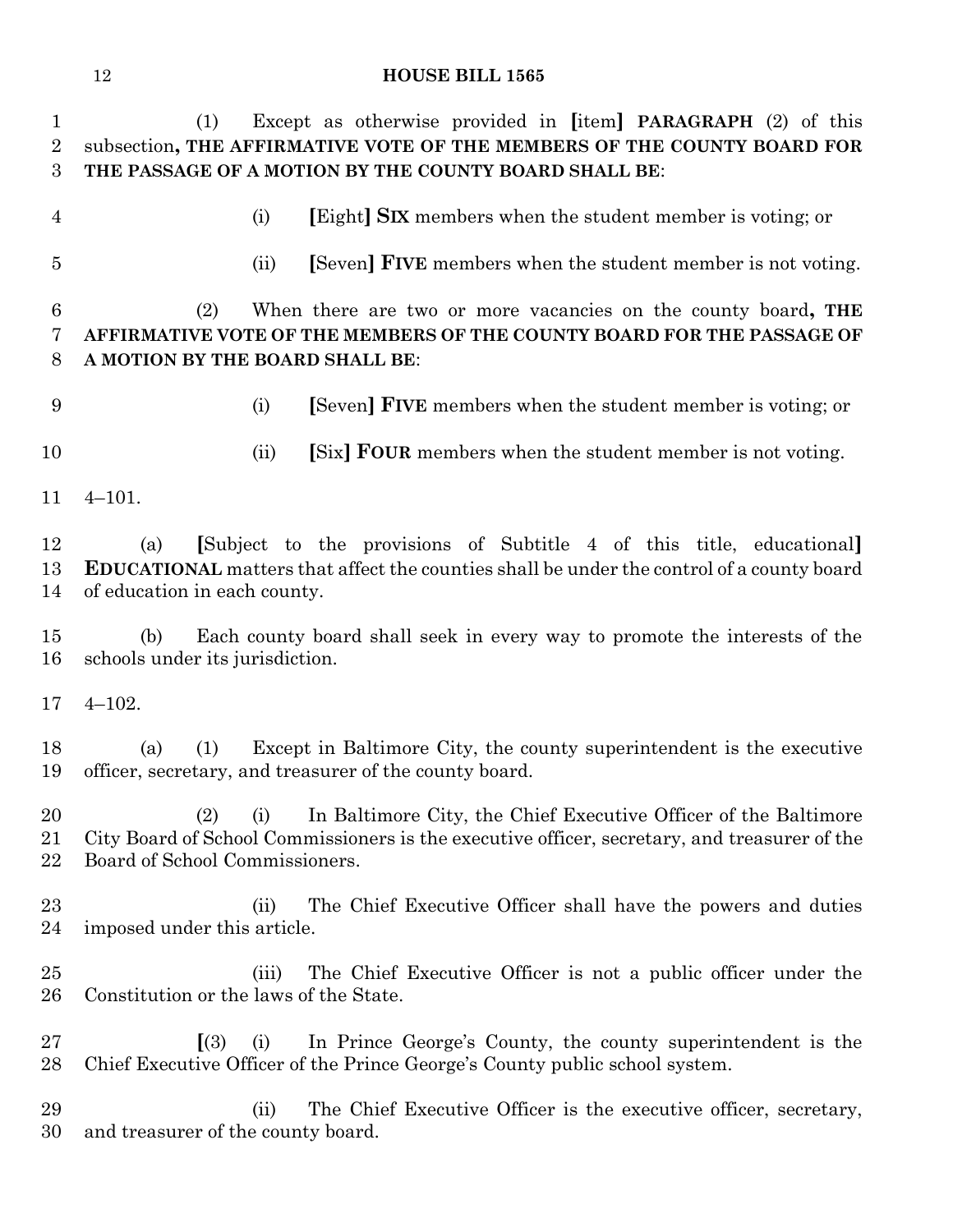(iii) The Chief Executive Officer shall have the powers and duties imposed under this article.

 (iv) The Chief Executive Officer is not a public officer under the Constitution or the laws of the State.**]**

 **[**(4)**] (3)** A county superintendent is not a public officer under the Constitution or the laws of the State.

 (b) Unless the tenure or salary or the administration of the office of the county superintendent is under consideration, the county superintendent or the county superintendent's designee shall attend all meetings of the county board and its committees.

 (c) The county superintendent may advise on any question under consideration but may not vote.

4–120.

 (a) **[**Except as provided in subsection (c) of this section, if**] IF** a county board considers it practicable, it shall consolidate schools.

 (b) **[**Except as provided in subsection (c) of this section, each**] EACH** county board shall arrange for the transportation of students to and from consolidated schools.

 **[**(c) In Prince George's County, the Chief Executive Officer shall have the authority to:

(1) Consolidate schools if considered practicable; and

 (2) Arrange for the transportation of students to and from consolidated schools.**]**

4–201.

(a) (1) This section does not apply to Baltimore City.

 **[**(2) Subsections (b), (c), (d), and (f) of this section do not apply in Prince George's County.**]**

 **[**(3)**] (2)** Subsections (b)(2) and (3) of this section do not apply in Washington County.

 (b) (1) The term of a county superintendent is 4 years beginning on July 1. A county superintendent continues to serve until a successor is appointed and qualifies.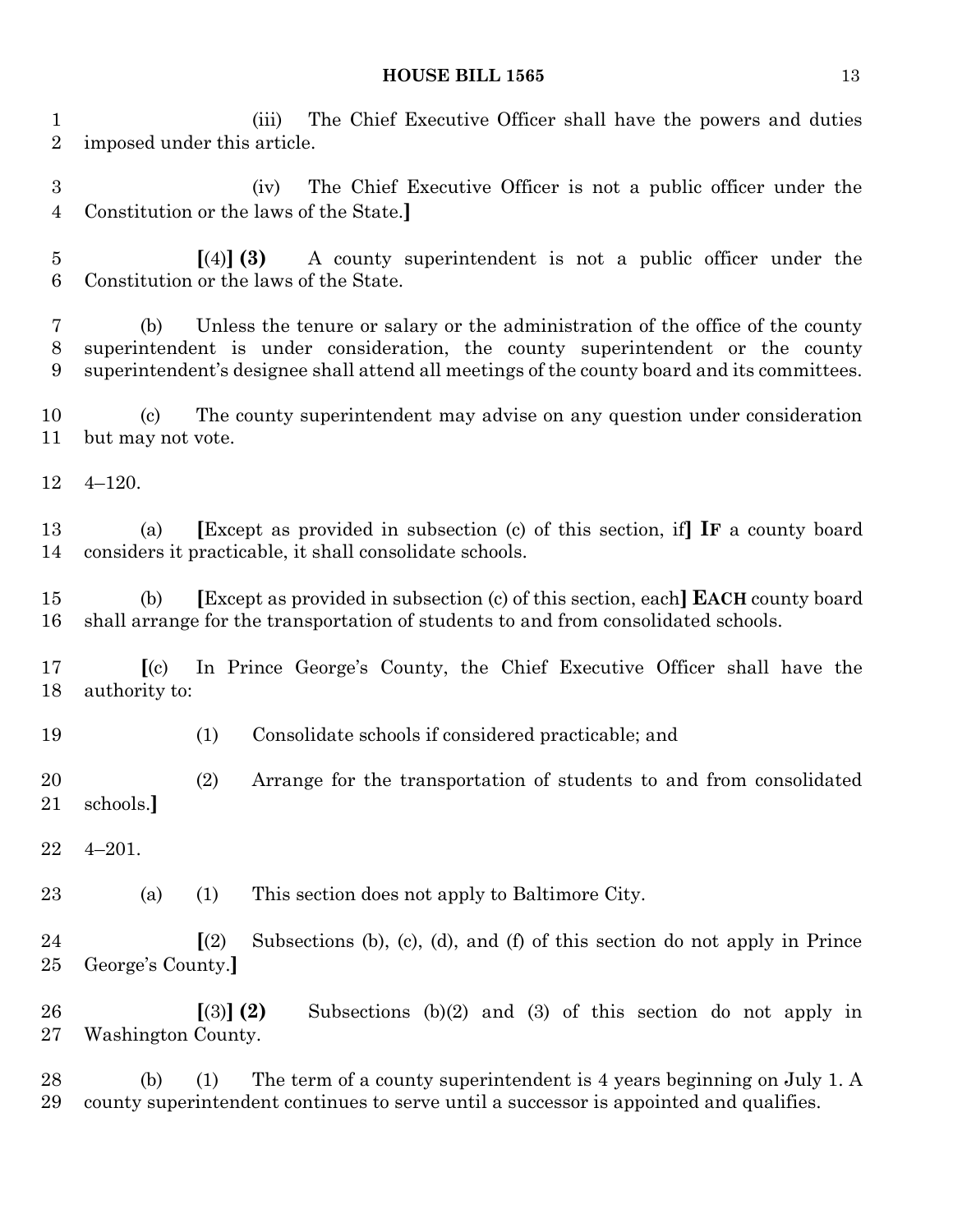(2) By February 1 of the year in which a term ends, the county superintendent shall notify the county board whether the superintendent is a candidate for reappointment.

 (3) In the year in which a term begins, the county board shall appoint a county superintendent between February 1 and June 30. However, if the county board decides to reappoint the incumbent superintendent, the county board shall take final action at a public meeting no later than March 1 of that year.

 (4) If a county board is unable to appoint a county superintendent by July 1 of a year in which a term begins, the provisions of subsection (d) of this section apply.

 (c) (1) An individual may not be appointed as county superintendent unless he:

 (i) Is eligible to be issued a certificate for the office by the State Superintendent;

(ii) Has graduated from an accredited college or university; and

 (iii) Has completed 2 years of graduate work at an accredited college or university, including public school administration, supervision, and methods of teaching.

 (2) The appointment of a county superintendent is not valid unless approved in writing by the State Superintendent.

 (3) If the State Superintendent disapproves an appointment, he shall give his reasons for disapproval in writing to the county board.

 (d) If a vacancy occurs in the office of county superintendent, the county board shall appoint an interim county superintendent who serves until July 1 after his appointment.

(e) (1) The State Superintendent may remove a county superintendent for:

- 25 (i) Immorality;
- 26 (ii) Misconduct in office;
- (iii) Insubordination;
- (iv) Incompetency; or
- 29 (v) Willful neglect of duty.

 (2) Before removing a county superintendent, the State Superintendent shall send the county superintendent a copy of the charges against the county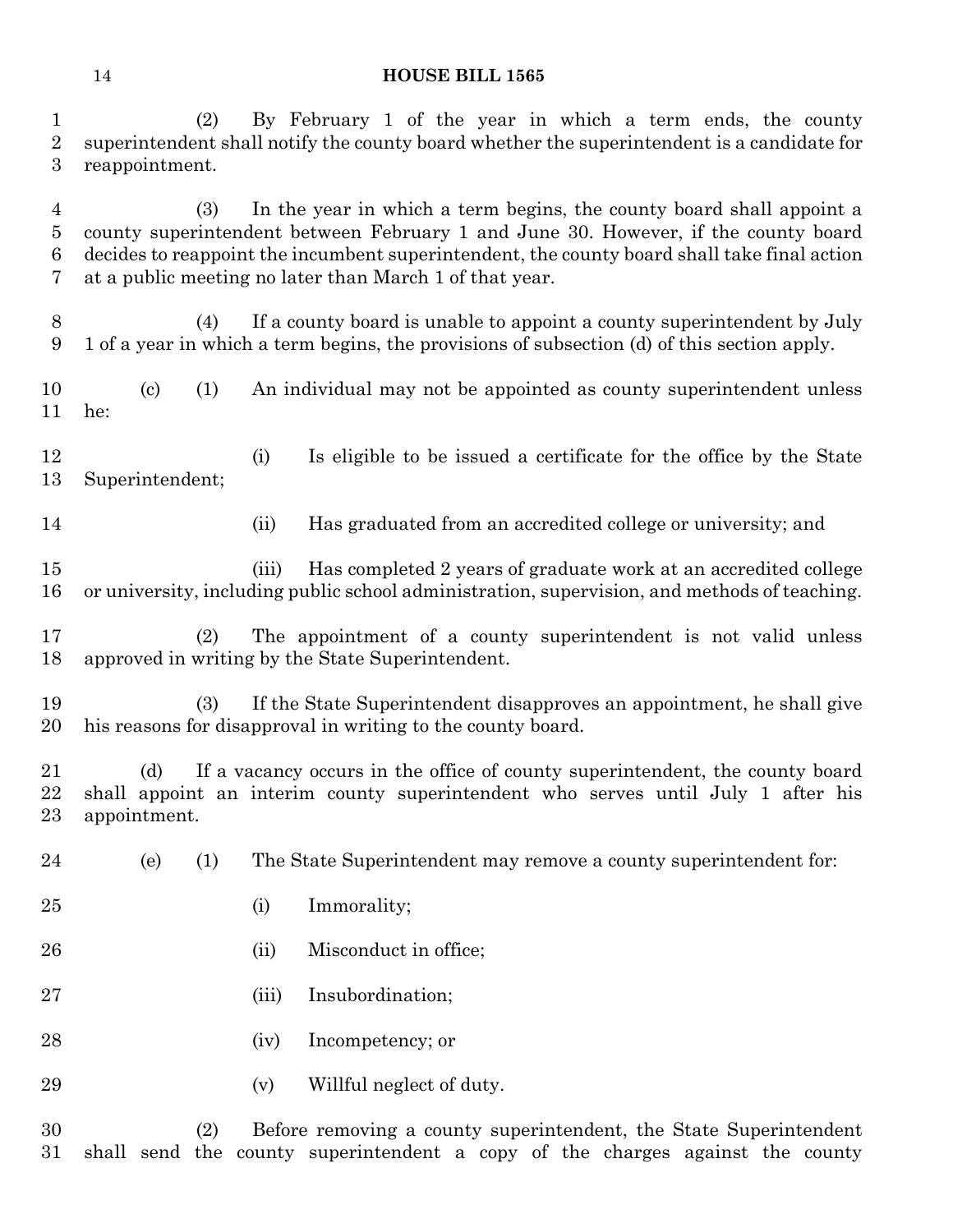superintendent and give the county superintendent an opportunity within 10 days to request a hearing. (3) If the county superintendent requests a hearing within the 10–day period: (i) The State Superintendent promptly shall hold a hearing, but a hearing may not be set within 10 days after the State Superintendent sends the county superintendent a notice of the hearing; and (ii) The county superintendent shall have an opportunity to be heard publicly before the State Superintendent in the county superintendent's own defense, in person or by counsel. (f) On notification of pending criminal charges against a county superintendent as provided under § 4–206 of this subtitle, the county board may suspend the county superintendent with pay until the final disposition of the criminal charges. **[**4–201.1. (a) This section applies only in Prince George's County. (b) Subject to the provisions of subsection (e) of this section, the Chief Executive Officer of the Prince George's County public school system shall be: (1) Selected by the County Executive in accordance with subsection (c) of this section; and (2) Appointed by the county board after agreement on contract terms negotiated by the chair of the county board. (c) (1) The County Executive shall select a Chief Executive Officer from a list 23 of three nominees recommended by a search committee that is comprised of: (i) One member of the State Board, appointed by the State Superintendent; and (ii) Two residents of Prince George's County, appointed by the Governor. (2) The search committee shall be chaired by a member selected by the State Superintendent. (d) (1) The term of the Chief Executive Officer is 4 years beginning on July 1. (2) The Chief Executive Officer continues to serve until a successor is appointed and qualifies.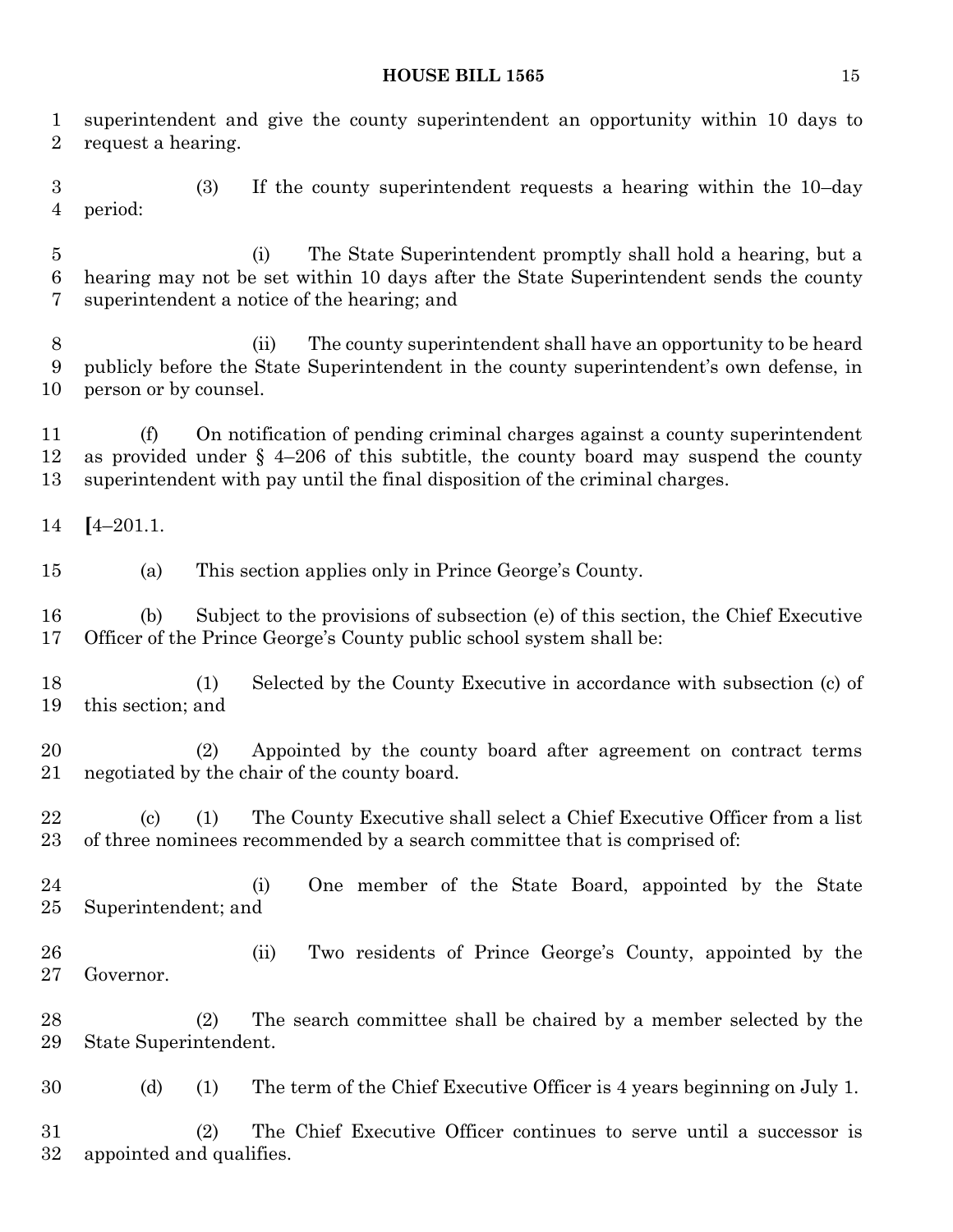(3) By February 1 of the year in which a term ends, the Chief Executive Officer shall notify the County Executive and the county board if the Chief Executive Officer is a candidate for reappointment. (4) (i) In the year a term begins, the County Executive shall select a Chief Executive Officer between February 1 and June 1, and the county board shall complete the appointment on or before June 30. (ii) If the County Executive decides to select the incumbent Chief Executive Officer, the county board shall complete the reappointment no later than March 1 of that year. (5) If the county board is unable to appoint a Chief Executive Officer by July 1 of the year a term begins, the provisions of subsection (f) of this section apply. (e) (1) An individual may not be appointed as Chief Executive Officer unless the individual: (i) Is eligible to be issued a certificate for the office by the State Superintendent; (ii) Has graduated from an accredited college or university; and (iii) Has completed 2 years of graduate work at an accredited college or university, including public school administration, supervision, and methods of teaching. (2) The appointment of the Chief Executive Officer is not valid unless approved in writing by the State Superintendent. (3) If the State Superintendent disapproves an appointment, the State Superintendent shall give the reasons for disapproval in writing to the county board and the County Executive. (f) If a vacancy occurs in the office of Chief Executive Officer, the County Executive shall select and the county board shall appoint an interim Chief Executive Officer to serve until July 1 after the appointment. (g) On notification of pending criminal charges against the Chief Executive 28 Officer as provided under  $\S 4-206$  of this subtitle, the county board may suspend the Chief Executive Officer with pay until the final disposition of the criminal charges.**]** 4–202.

 (a) **[**(1) Except as provided in paragraph (2) of this subsection, each**] EACH** county superintendent is entitled to the compensation set by the county board.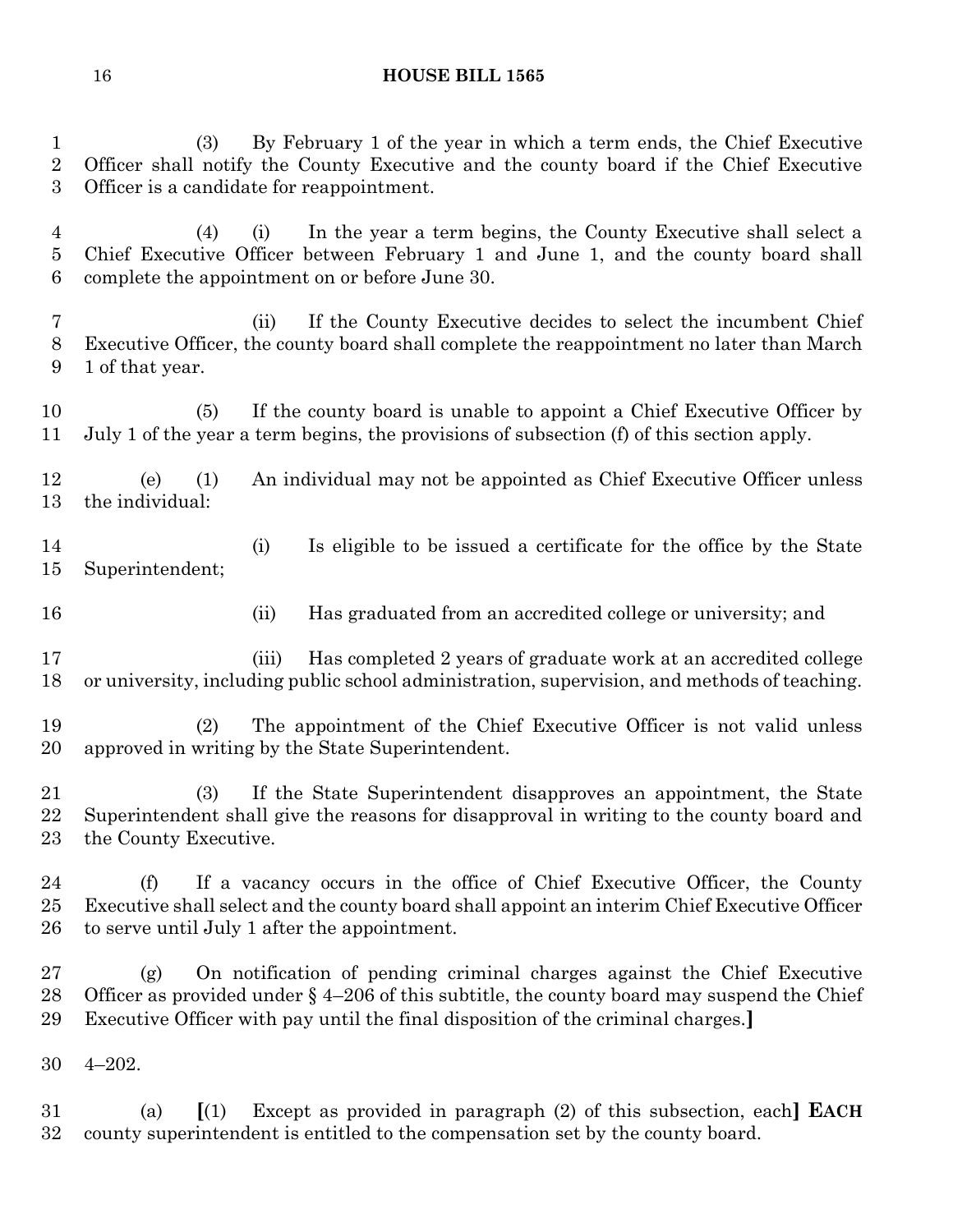**[**(2) In Prince George's County, the Chief Executive Officer is entitled to the compensation set by the contract with the county board.**]**

 (b) (1) The salary of a county superintendent may not be decreased during the superintendent's term of office.

 (2) Each county superintendent shall devote full time to public school business.

 (c) In Anne Arundel County, the county board may not pay monetary compensation to the county superintendent for sick leave benefits earned while employed by any other board of education or public school system but may allow the county superintendent to use the sick leave in the same manner as sick leave accrued while employed by the county.

4–204.

 (a) **[**(1) Except as provided in paragraph (2) of this subsection, acting**] ACTING** under the rules and regulations of the county board, the county superintendent is responsible for the administration of the superintendent's office.

 **[**(2) In Prince George's County, the Chief Executive Officer is responsible for the administration of the office of the Chief Executive Officer, including hiring and setting the salaries of the executive staff.**]**

 (b) As the executive officer of the county board, the county superintendent shall see that the following are carried out:

21 (1) The laws relating to the schools;

(2) The applicable enacted and published bylaws of the State Board;

- 23 (3) The policies of the State Board;
- 24 (4) The rules and regulations of the county board; and
- (5) The policies of the county board.
- 4–206.

 (a) **[**(1) Except as provided in paragraph (2) of this subsection, a**] A** county superintendent shall immediately notify the county board in writing of any criminal charges that are punishable by a period of incarceration brought against the county superintendent.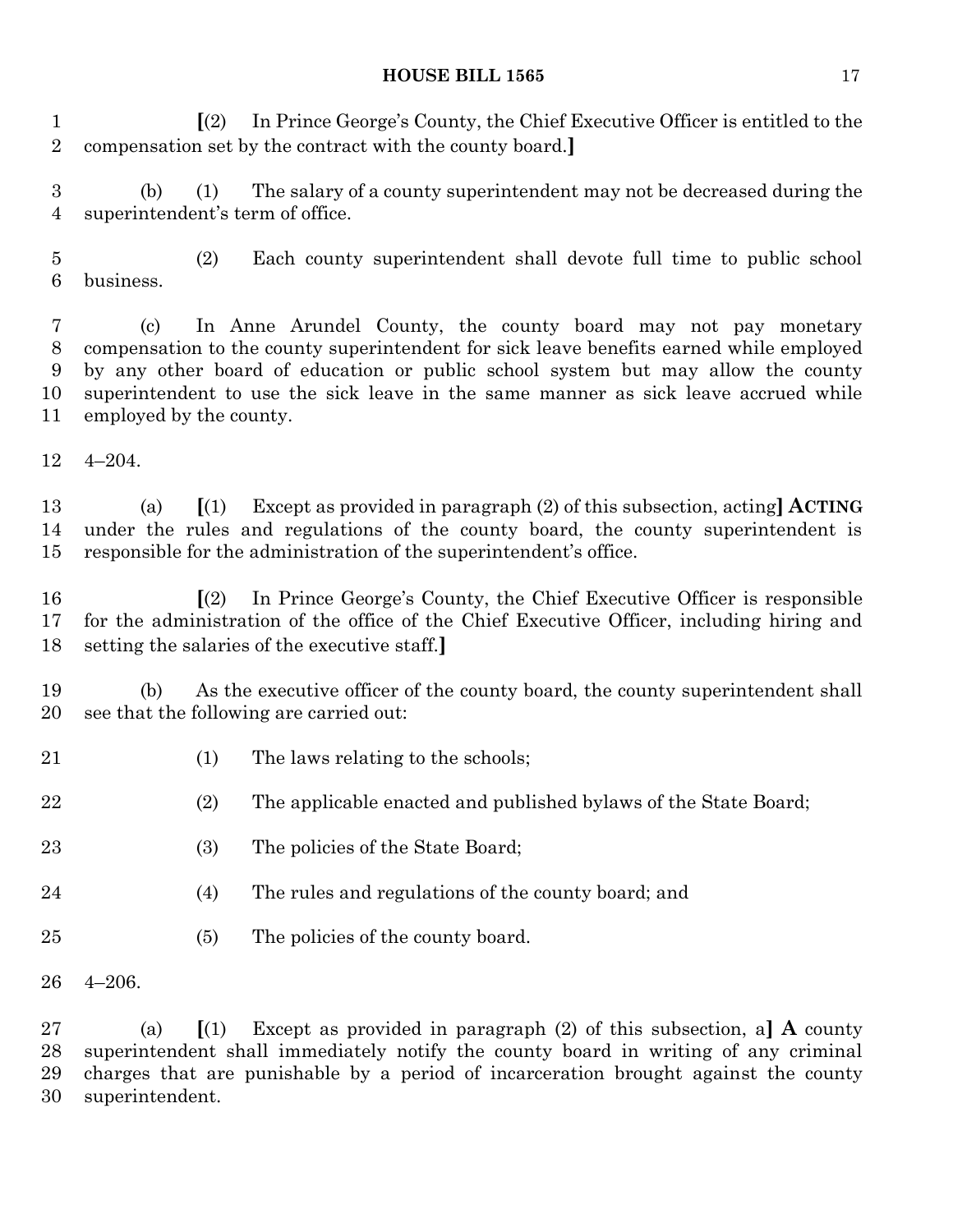**[**(2) In Prince George's County, the Chief Executive Officer shall

 immediately notify the County Executive and the county board in writing of any criminal charges that are punishable by a period of incarceration brought against the Chief Executive Officer.**]** (b) The notification required under subsection (a) of this section shall include a copy of all charging documents served on the county superintendent or the county superintendent's counsel. (c) Any county superintendent who violates subsections (a) and (b) of this section is guilty of a misdemeanor and on conviction is subject to a fine not exceeding \$100 and revocation of any professional certification issued by the Department. **[**Subtitle 4. Prince George's County.**] [**4–401. The purpose of the county board is to: (1) Raise the level of academic achievement of the students in the Prince George's County public school system; and (2) Raise the level of engagement of the parents, students, and community as a whole.**] [**4–402. (a) In addition to the other powers granted to, and duties imposed on, a county superintendent under this article, the Chief Executive Officer has the responsibilities and powers set forth in this section. (b) The Chief Executive Officer shall be responsible for: (1) The overall administration of the Prince George's County public school

system;

 (2) Subject to the provisions of Title 6 of this article, and after a budget is submitted by the county board and approved by the County Council at the beginning of each fiscal year, the day–to–day management and oversight of the fiscal affairs of the Prince George's County public school system, including the management of activities related to:

- (i) Administration;
- (ii) Mid–level administration;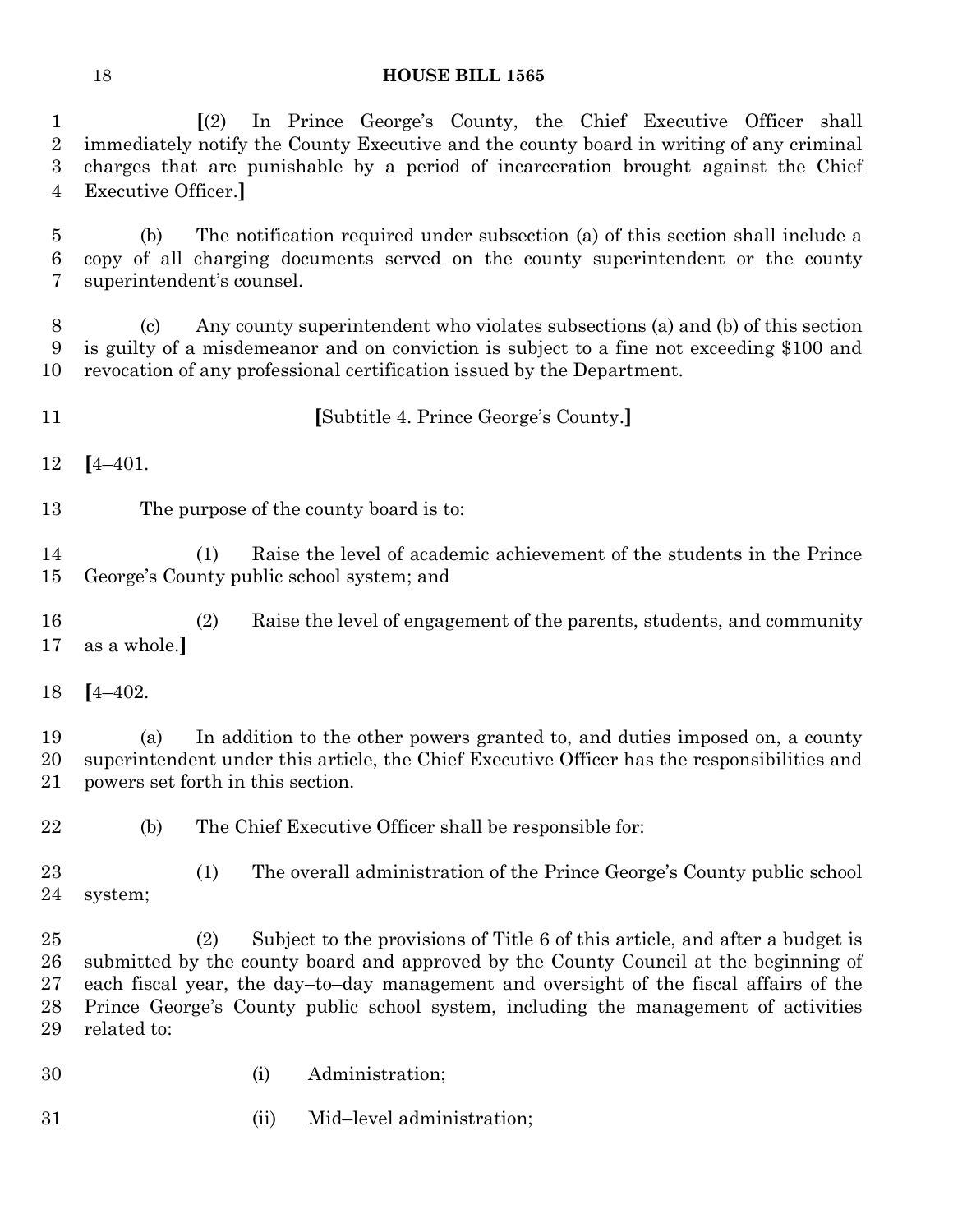| $\mathbf{1}$         |                                     | (iii)   | Instructional salaries;                                                                                                                                                                                                                               |
|----------------------|-------------------------------------|---------|-------------------------------------------------------------------------------------------------------------------------------------------------------------------------------------------------------------------------------------------------------|
| $\overline{2}$       |                                     | (iv)    | Textbooks and other classroom instructional supplies;                                                                                                                                                                                                 |
| $\boldsymbol{3}$     |                                     | (v)     | Instructional costs;                                                                                                                                                                                                                                  |
| 4                    |                                     | (vi)    | Special education;                                                                                                                                                                                                                                    |
| 5                    |                                     | (vii)   | Student personnel services;                                                                                                                                                                                                                           |
| 6                    |                                     | (viii)  | Health services;                                                                                                                                                                                                                                      |
| 7                    |                                     | (ix)    | Student transportation;                                                                                                                                                                                                                               |
| 8                    |                                     | (x)     | Operation of plants and equipment;                                                                                                                                                                                                                    |
| 9                    |                                     | $(x_i)$ | Plant maintenance;                                                                                                                                                                                                                                    |
| 10                   |                                     | (xii)   | Fixed charges;                                                                                                                                                                                                                                        |
| 11                   |                                     | (xiii)  | Food services; and                                                                                                                                                                                                                                    |
| 12                   |                                     | (xiv)   | Capital planning and expenditures; and                                                                                                                                                                                                                |
| 13<br>14             | (3)                                 |         | The development and implementation of the curriculum taught and the<br>instruction provided in the Prince George's County public school system.                                                                                                       |
| 15                   | $\left( \text{c}\right)$            |         | The Chief Executive Officer:                                                                                                                                                                                                                          |
| 16<br>17<br>18       | (1)                                 |         | Shall hire and set the salaries of a chief operating officer, a chief<br>financial officer, a chief academic officer, a chief of staff, a board liaison, and any other<br>necessary executive staff in the office of the Chief Executive Officer; and |
| 19<br>20<br>21       | (2)<br>the Chief Executive Officer. |         | May delegate the responsibilities established under subsection (b) of<br>this section to appropriately qualified individuals as determined and deemed necessary by                                                                                    |
| 22<br>$\rm 23$<br>24 | (d)<br>(1)                          |         | The Chief Executive Officer shall enter into a memorandum of<br>understanding that relates to the provision of policy analysis and advice to the county board<br>with the following institutions of higher education:                                 |
| $25\,$               |                                     | (i)     | The University of Maryland, College Park Campus;                                                                                                                                                                                                      |
| 26                   |                                     | (ii)    | The University of Maryland University College;                                                                                                                                                                                                        |
| $27\,$               |                                     | (iii)   | Bowie State University; and                                                                                                                                                                                                                           |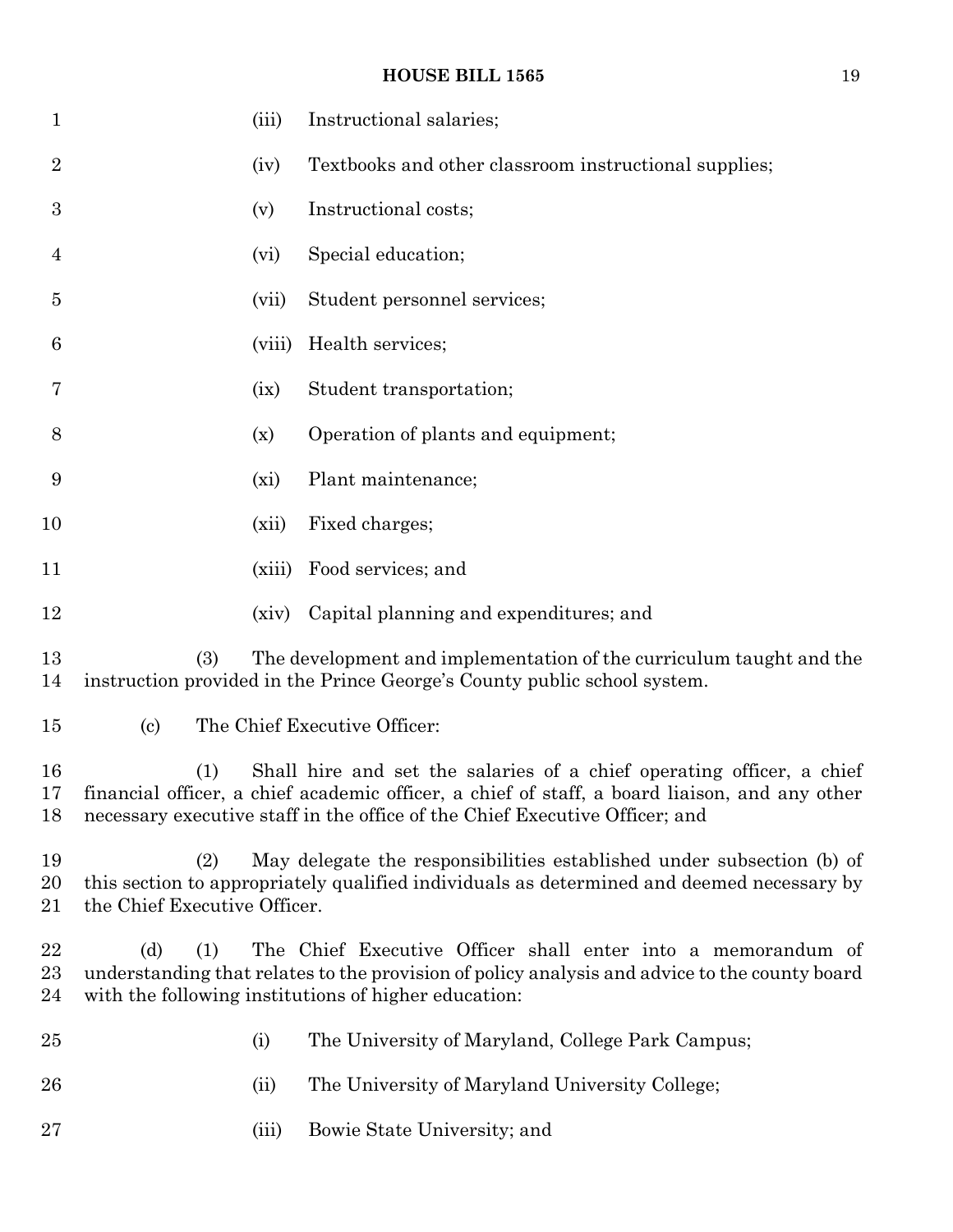(iv) Prince George's Community College.

 (2) The Chief Executive Officer may include additional institutions of higher education in the memorandum of understanding required under paragraph (1) of this subsection.**]**

**[**4–403.

 (a) Except as provided in subsection (b) of this section, the county board may not implement a policy or take any action that contradicts the day–to–day management and oversight of the fiscal affairs of the Prince George's County public school system by the Chief Executive Officer under this subtitle.

 (b) Except for personnel matters and appeals of personnel matters in accordance with §§ 4–205(c)(2) and (3) of this title and 6–202 of this article, the county board shall require a two–thirds vote of all voting members of the county board to take an action that is contrary to an action of the Chief Executive Officer.**]**

6–201.

 (a) **[**(1) Subject to paragraph (2) of this subsection, the**] THE** county board shall employ individuals in the positions that the county board considers necessary for the operation of the public schools in the county.

 **[**(2) In Prince George's County, the Chief Executive Officer of the Prince George's County public school system shall hire and set the salaries of a chief operating officer, a chief financial officer, a chief academic officer, a chief of staff, a board liaison, and any other necessary executive staff in the office of the Chief Executive Officer.**]**

 (b) (1) **[**Except as provided in subsection (a) of this section, the**] THE** county superintendent shall nominate for appointment by the county board:

- 24 (i) All professional assistants of the office of county superintendent; and (ii) All principals, teachers, and other certificated personnel. (2) As to these personnel, the county superintendent shall: 28 (i) Assign them to their positions in the schools;
- 29 (ii) Transfer them as the needs of the schools require;
- (iii) Recommend them for promotion; and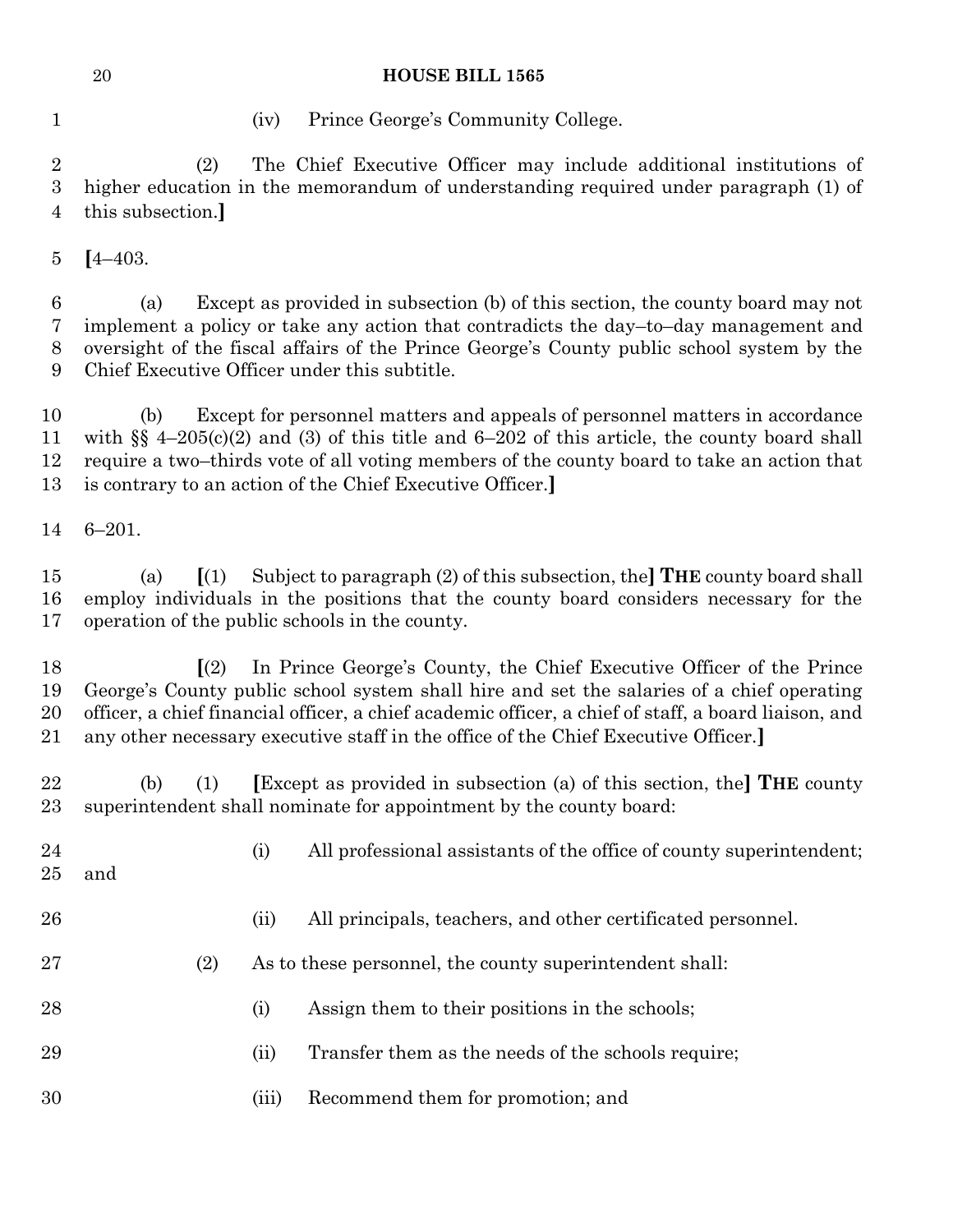(iv) Suspend them for cause and recommend them for dismissal in accordance with § 6–202 of this subtitle.

### **Chapter 147 of the Acts of 2013**

### **[**SECTION 2. AND BE IT FURTHER ENACTED, That:

 (a) The County Executive of Prince George's County and the Prince George's County Council shall appoint the new members and the chair and vice chair of the Prince George's County Board of Education in accordance with §§ 3–1002 and 3–1004 of the Education Article, as enacted by Section 1 of this Act, as soon as practicable and no later than June 1, 2013.

 (b) To fill the current vacancy in the office of the Prince George's County Superintendent of Schools:

 (1) a search committee shall be appointed in accordance with § 4–201.1(c) of the Education Article, as enacted by Section 1 of this Act, as soon as practicable and no later than June 1, 2013;

 (2) in developing a list of three nominees recommended for the new Chief Executive Officer of the Prince George's County public school system, the search committee shall review any data regarding potential candidates that has been collected and provided by a search firm since September 2012;

 (3) the chair of the Prince George's County Board of Education, appointed by the County Executive under § 3–1004 of the Education Article, as enacted by Section 1 of this Act, shall negotiate the terms of the contract of the new Chief Executive Officer, including a requirement that the Chief Executive Officer attend the meetings of the County Executive's Cabinet; and

24 (4) notwithstanding the dates set out in  $\S$  4–201.1(d) and (f) of the Education Article as enacted by Section 1 of this Act, the County Executive may select and the Prince George's County Board of Education may appoint the new Chief Executive Officer after July 1, 2013, to a 4–year term ending June 30, 2017.**]**

 **[**SECTION 3. AND BE IT FURTHER ENACTED, That the Chief Executive Officer of the Prince George's County public school system and the Prince George's County Board of Education shall hire a consultant to conduct a school utilization study and, on or before December 1, 2014, make recommendations regarding the geographical attendance areas for, or consolidation of, schools to the Chief Executive Officer, the county board, the County Executive of Prince George's County, and the Prince George's County Council.**]**

### **[**SECTION 4. AND BE IT FURTHER ENACTED, That:

 (a) On or before December 31, 2013, the County Executive of Prince George's County, the Chief Executive Officer of the Prince George's County public school system,